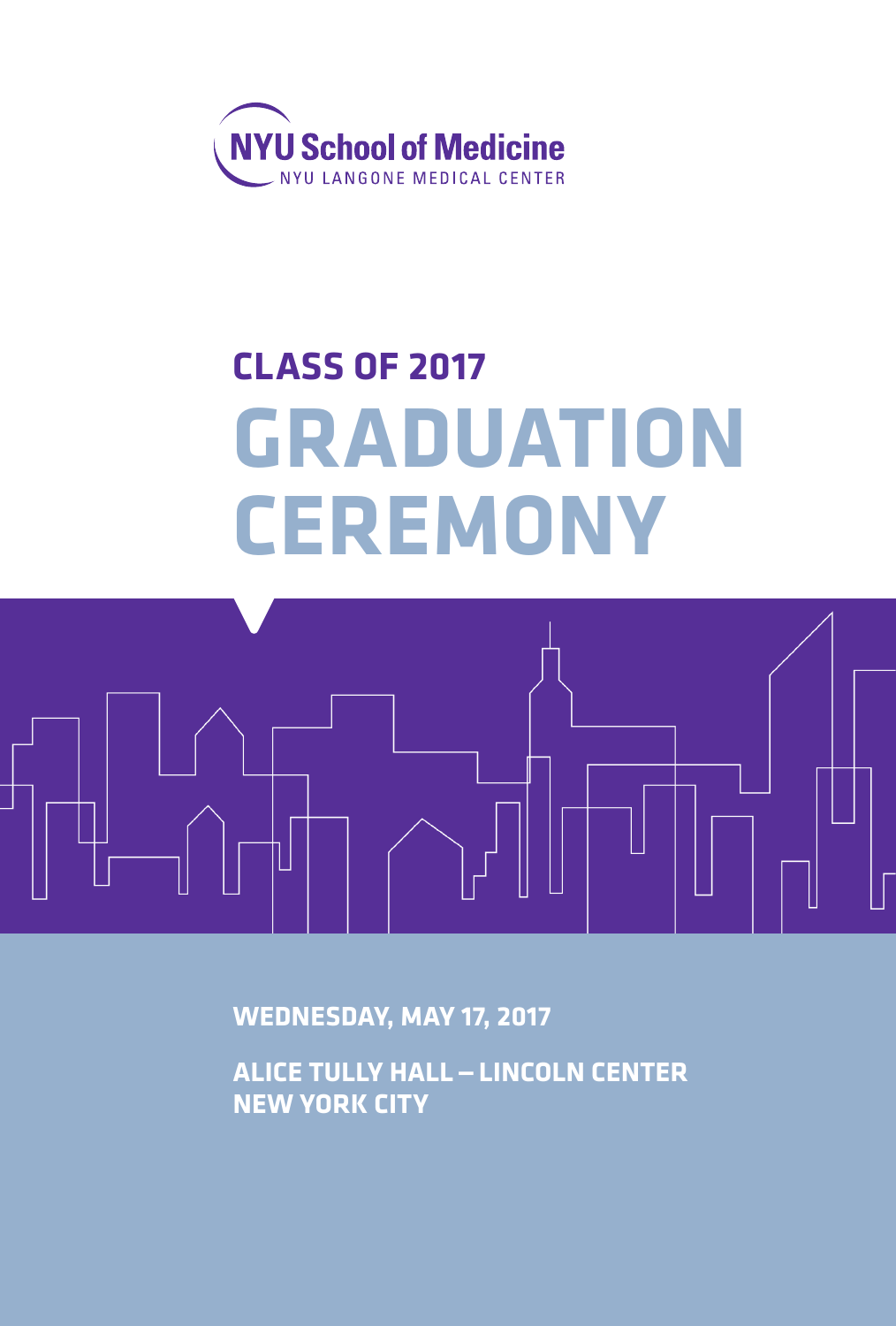Guests are requested to remain seated during the Academic Processional and Recessional. Members of the Candidates Procession are to remain standing at their seats until the Platform Party arrives on stage.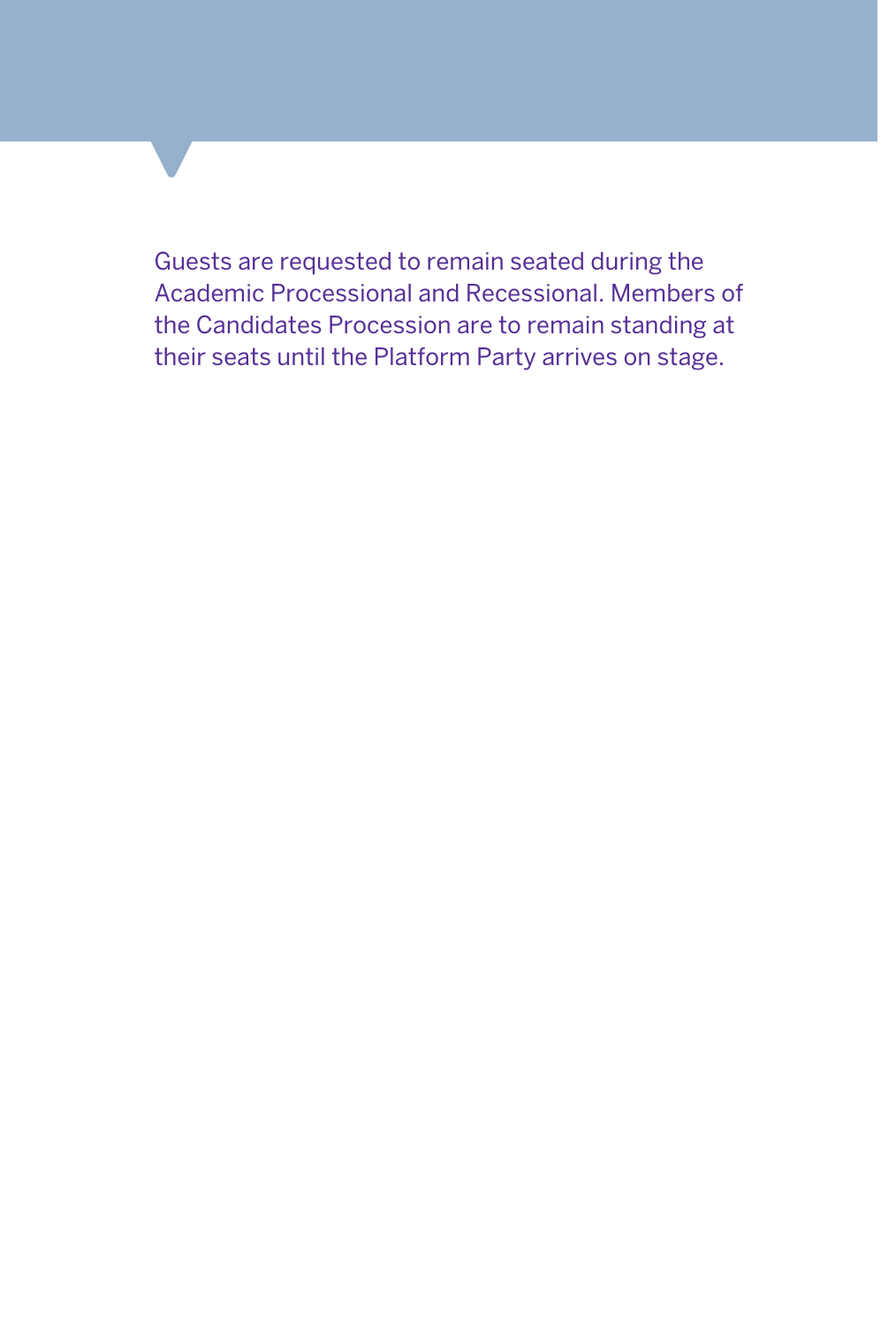# PROGRAM

| Processional  Trumpet Voluntary      | Jeremiah Clarke                                                                                                                                                                                                                                                                                          |
|--------------------------------------|----------------------------------------------------------------------------------------------------------------------------------------------------------------------------------------------------------------------------------------------------------------------------------------------------------|
|                                      | Rigaudon<br>André Campra                                                                                                                                                                                                                                                                                 |
|                                      | Pronouncement  Anthony J. Grieco, MD '63, BS (ARTS '60)<br>Associate Dean for Alumni Relations<br>and Academic Events                                                                                                                                                                                    |
|                                      | The National Anthem The Star-Spangled Banner<br>Francis Scott Key                                                                                                                                                                                                                                        |
| <b>Welcome and</b>                   | Introductions  Anthony J. Grieco, MD '63, BS (ARTS '60)                                                                                                                                                                                                                                                  |
| Student Address Alejandro Torres, MD | President, Class of 2017                                                                                                                                                                                                                                                                                 |
|                                      | Greetings Anthony J. Grieco, MD '63, BS (ARTS '60)<br>Kenneth G. Langone (Hon. '01), MBA (STERN '60)<br>Chair, NYU Langone Board of Trustees<br>William R. Berkley, MBA, BS (STERN '66)<br>Chair, New York University Board of Trustees<br>Andrew D. Hamilton, MS, PhD<br>President, New York University |
|                                      | Remarks  Robert I. Grossman, MD (Hon. '08)<br>The Saul J. Farber Dean and Chief Executive Officer                                                                                                                                                                                                        |
|                                      | Keynote Speaker. Larry A. Silverstein (Hon. '92), BA (ARTS '52)<br>Chairman, Silverstein Properties, Inc.<br>Trustee, NYU Langone Board of Trustees                                                                                                                                                      |
| <b>Conferring of Candidates</b>      | for Degrees. Robert I. Grossman, MD (Hon. '08)                                                                                                                                                                                                                                                           |
|                                      | Steven B. Abramson, MD (HS '78)<br>Vice Dean for Education, Faculty and Academic Affairs                                                                                                                                                                                                                 |
|                                      | Linda R. Tewksbury, MD '90<br>Associate Dean for Student Affairs                                                                                                                                                                                                                                         |
| <b>Administration of</b>             | Hippocratic Oath. Robert I. Grossman, MD (Hon. '08)                                                                                                                                                                                                                                                      |
| Recessional  Rondeau                 | Jean-Joseph Mouret                                                                                                                                                                                                                                                                                       |

Titles reflected are NYULMC, unless otherwise noted.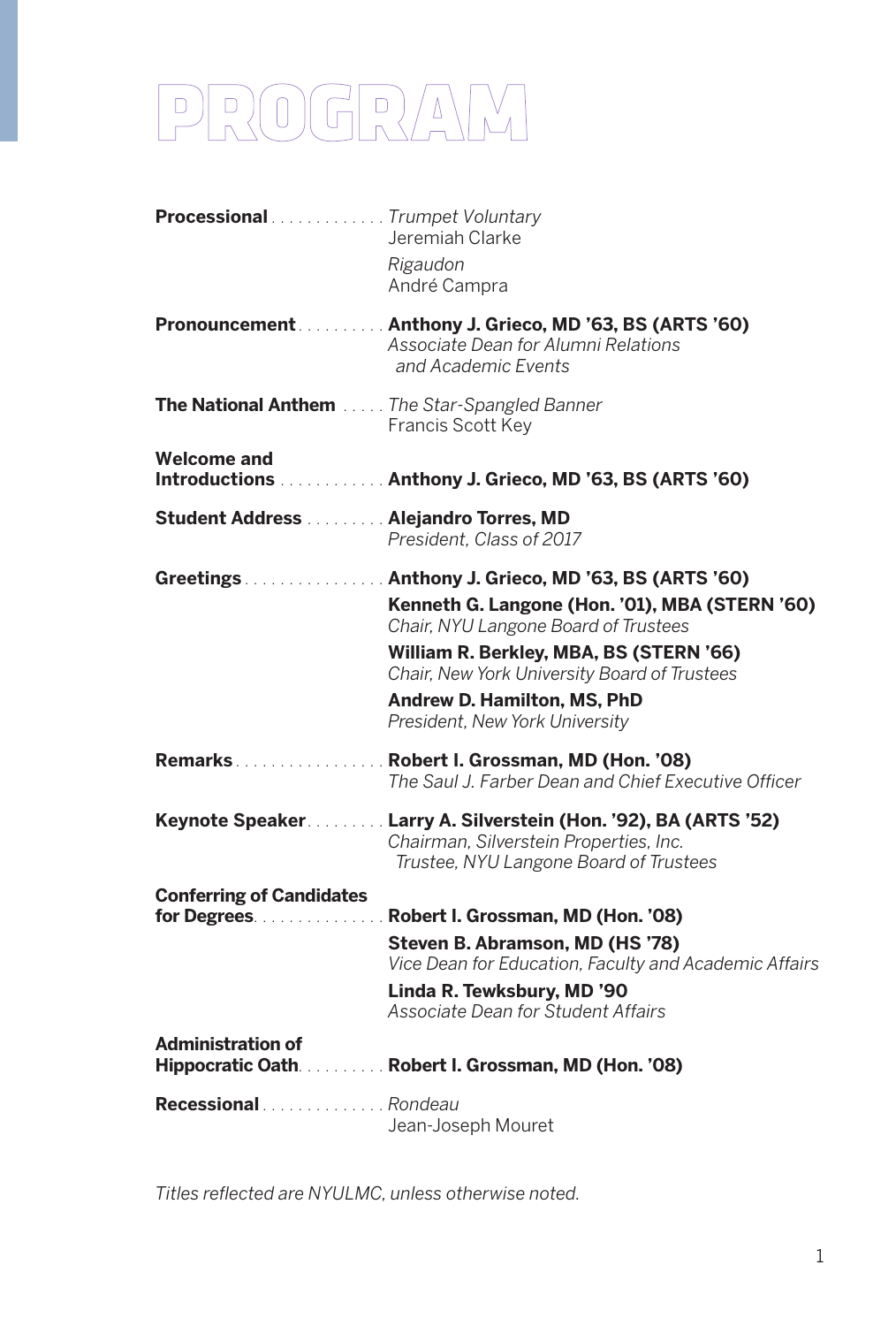

## **DOCTOR OF MEDICINE**

Meleha Taj Ahmad, MD Lavinia Midori Anzai, MD Andrew Armanious, MD Elizabeth Heartt Bakacs, MD Natalí Vanina Baner, MD James Mawn Barger, MD Jennifer Lynne Barger, MD Bryan James Beattie, MD Nicholas J. Beccarino, MD Noah Gordon Berland, MD Misha Bhandari, MD Amy Kalowitz Bieber, MD Zoe Danielle Birnbaum, MD Adam Blaisdell, MD Alina Boltunova, MD Maxwell Douglas Bressman, MD Daniel Benjamin Buchalter, MD Marcus Brandon Calderon, MD Kelsey Charlene Campbell, MD Gabriel Henry Campion, MD Weyjuin Eric Chao, MD Hon Hei Chau, MD Joseph Michael Cichon, MD Maggie F. Cocca, MD Alyssa M. Coffin, MD Cynthia Elaine Cohen, MD Gladyne Confident, MD Leah Croll, MD Kenneth Csehak Jr., MD Alana Tovah D'Alfonso, MD Yosef Michael Dastagirzada, MD Stella T. Deng, MD Camilo André Doig-Acuña, MD Alice Drain, MD Elissa Ashley Driggin, MD Arielle Elmaleh-Sachs, MD Christina Rochelle Escalante, MD Justin Bradley Feit, MD Gabriel Jake Felder, MD James Edward Feng, MD Renee Fruchter, MD Benjamin Hochman Fuchs, MD Himali V. Gandhi, MD Jonathan Evan Glatt, MD Chloe Cipora Goldman, MD

Alexander Michael Goldowsky, MD Alejandro Gomez-Viso, MD Matthew Lane Gonzalez, MD Lindsay R. Gubernick, MD Ali Suhail Hadi, MD Andrew MacCarthy Hallett, MD William Patrick Hambley, MD Nathan B. Han, MD George Kyle Harrold, MD Michael Joseph Hession, MD Jacqueline Jennifer Hirsch, MD Jennifer Horng, MD Angela Marie Hou, MD Jeffrey Hunn-Ping Huang, MD Andrew Nguyen Huynh, MD Nathan Z. Hyson, MD Justin R. Jee, MD Anthony Dongyi Jiang, MD Hannah Linnea Jolley, MD Hae Soo Joung, MD Emily Mongan Kamen, MD Shehzeen Asif Kamil, MD Alexander P. Kenigsberg, MD Cherub Oksan Kim, MD Michael P. Kiritsy, MD Scott A. Kobner, MD Vivek Kumar, MD Gretl Lam, MD Jonathan C. Lebowitz, MD Henry Hong-Lai Lee, MD Jessica S. Lee, MD Sarah Saerohm Lee, MD Shimwoo Lee, MD Jessica Michelle Lewis, MD Daniel Lia, MD Jenna Rae Lillemoe, MD Bing-Xue Lin, MD Dennis London, MD Frederic Tianan Lu, MD Albert D. Luong, MD Jennifer Marie Lynch, MD Andrew S. Ma, MD Nigel I. Madden, MD Kevin Maghami, MD Patrick William Malecha, MD Joseph J. Marlin, MD Jonathan Massie, MD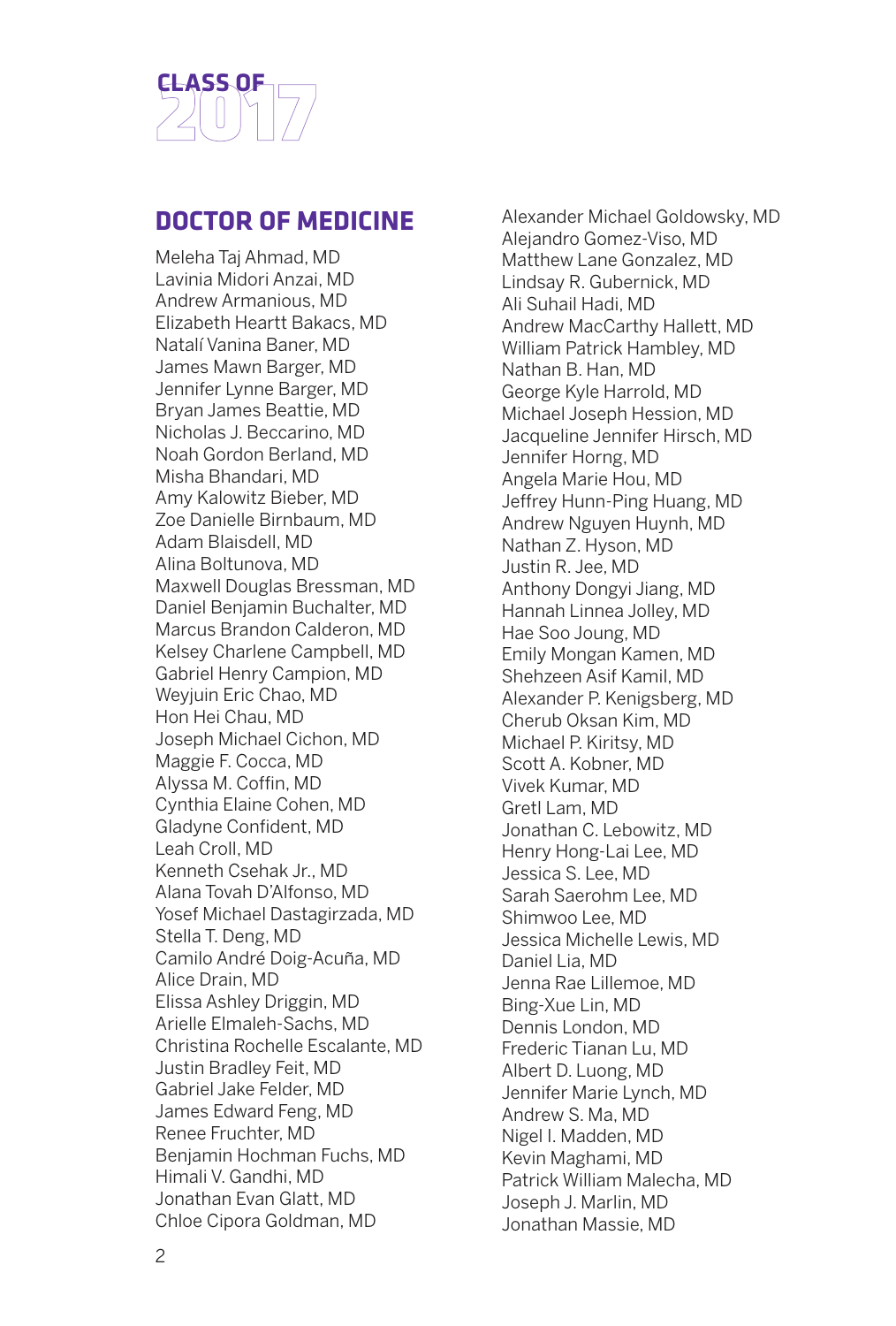Alexandria Katherine Maurer, MD Prakhar Mehrotra, MD Diana Patricia Melo, MD Kendra Ashley Mendez, MD Jessica A. Meyer, MD Gregory Stephen Mittl, MD Jessica Celine Morgan, MD Michael Jason Moses, MD Caroline W. Motschwiller, MD Kelsey Ione Musselman, MD Varun Kumar Narendra, MD Joseph Alexander Nelson, MD Bowen Niu, MD Daniel Ebele Okobi Jr., MD David Eric Orbuch, MD Deborah Mary Ort, MD Charles M. Oshinsky, MD Katherine Elaine Otto, MD Rosa Mariela Pasculli, MD Milesh Mahendra Patel, MD Sunny R. Patel, MD Matthew John Pergamo, MD Christianne Persenaire, MD Kristina Violet Pfeiffer, MD Kelsey Pinson, MD Sarah E. Pivo, MD Kenneth Warren Price, MD Akila Bharathi Ramaraj, MD Lukas Ramcharran, MD Jenelle Raynowska, MD Brooke Rosenbaum, MD Gregory D. Rubinfeld, MD Hesham Saleh, MD Mona Saleh, MD Alexander Gareth Samworth, MD Christine E. Schindler, MD Sagan Anthony Schultz, MD Rajeev Deb Sen, MD Rushabh S. Shah, MD Gibran Shaikh, MD Ameer K. Sharifzadeh, MD Rivfka Sunil Shenoy, MD Russell Phillip Simon, MD David Jeffery Smith, MD Andre Young Son, MD Amy L. Sun, MD

Rebecca Hope Sussman, MD Wesley John Talcott, MD Toby Dylan Terwilliger, MD Saumitra Thakur, MD Micah Ron Timen, MD Jason Ruff Toffey, MD Courtney Susanne Toombs, MD Nicole Joyce Topilow, MD Alejandro Torres, MD Catherine Camille Uy, MD Benjamin J. Wadowski, MD Libing Wang, MD Lisa Yingxin Wang, MD Laura Paige Weber, MD James H. Williams, MD Tyler Robert Williamson, MD Justin T. Worthing, MD Karen Yan, MD Kamalou Yaya, MD Su Jung Yoo, MD Lauren Meredith Young, MD Yechong Yu, MD Nathan Zarider, MD Xiaopei Zeng, MD David Andrew Zhang, MD Wen Rong Zhang, MD James Q. Zhou, MD Christos Dimitris Zouzias, MD

# **MASTER OF SCIENCE**

Meleha Taj Ahmad, MD, MSCI Ashira D. Blazer, MD, MSCI Yasmi Crystal, DMD, MSCI Alice Drain, MD, MSCI Renee Fruchter, MD, MSCI Soterios Gyftopoulos, MD, MSCI Daniel Lin, MD, MSCI Jennifer Lynn Martindale, MD, MSCI Jenelle Raynowska, MD, MSCI John-Ross Rizzo, MD, MSCI Gibran Shaikh, MD, MSCI Andre Young Son, MD, MSCI Rebeca Mota Vasconcelos, PhD, MSCI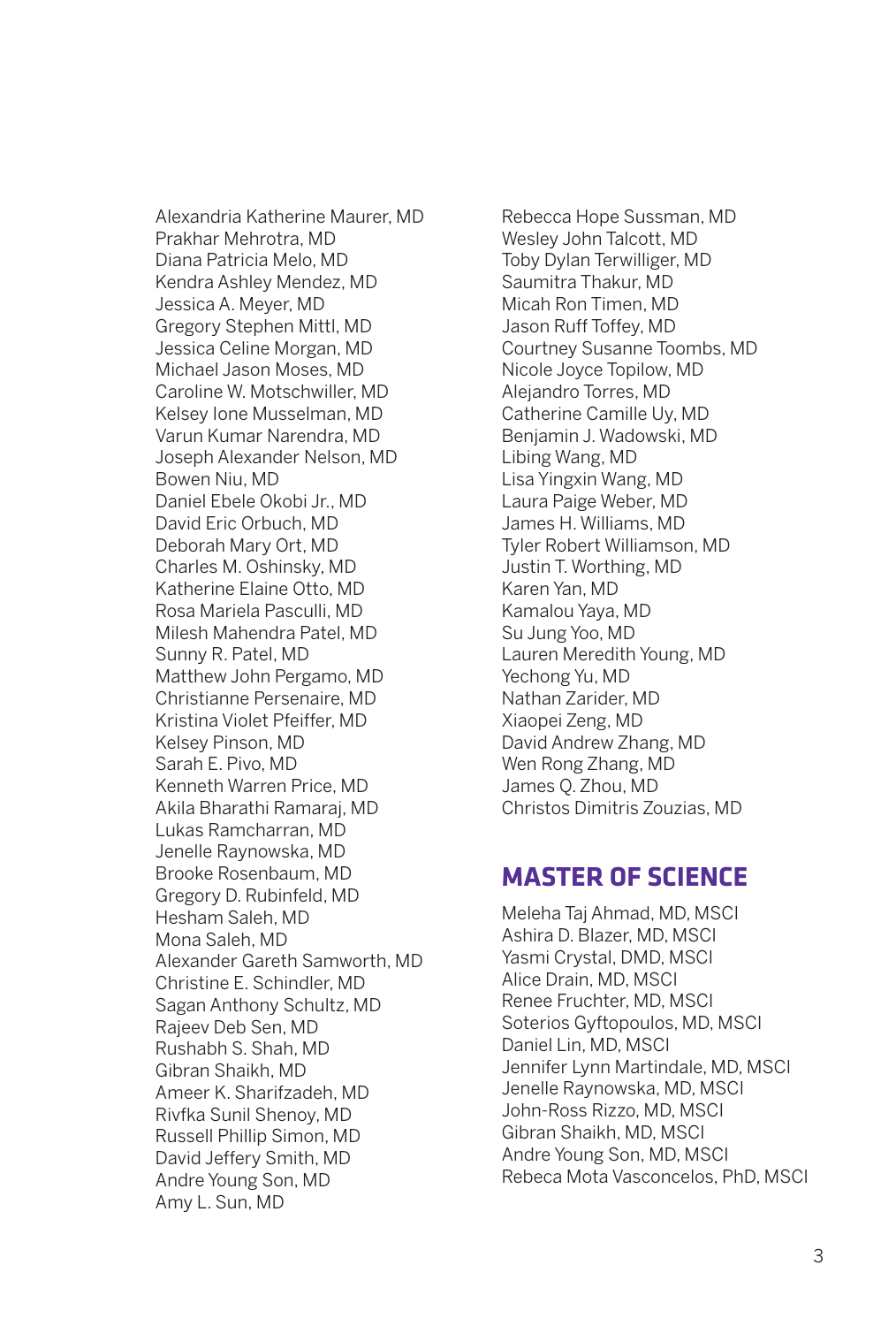

**Robert I. Grossman, MD (Hon. '08)**

# **THE HIPPOCRATIC OATH**

I do solemnly swear by that which I do hold most sacred:

That I will be loyal to the profession of medicine and just and generous to its members;

That I will lead my life and practice my art in uprightness and honor;

That into whatsoever house I shall enter, it shall be for the good of the sick to the utmost of my power, I holding myself aloof from wrong, from corruption, from the tempting of others to vice;

That I will exercise my art solely for the cure of my patients, and will give no drug, perform no operation for a criminal purpose, even if solicited, far less suggest it;

That whatsoever I shall see or hear of the lives of men which is not fitting to be spoken, I will keep inviolably secret.

These things I do promise and in proportion as I am faithful to this oath may happiness and good repute be ever mine-the opposite if I shall be forsworn.

*(This is the oath of Hippocrates modified by the late Professor John G. Curtis to conform to modern times.)*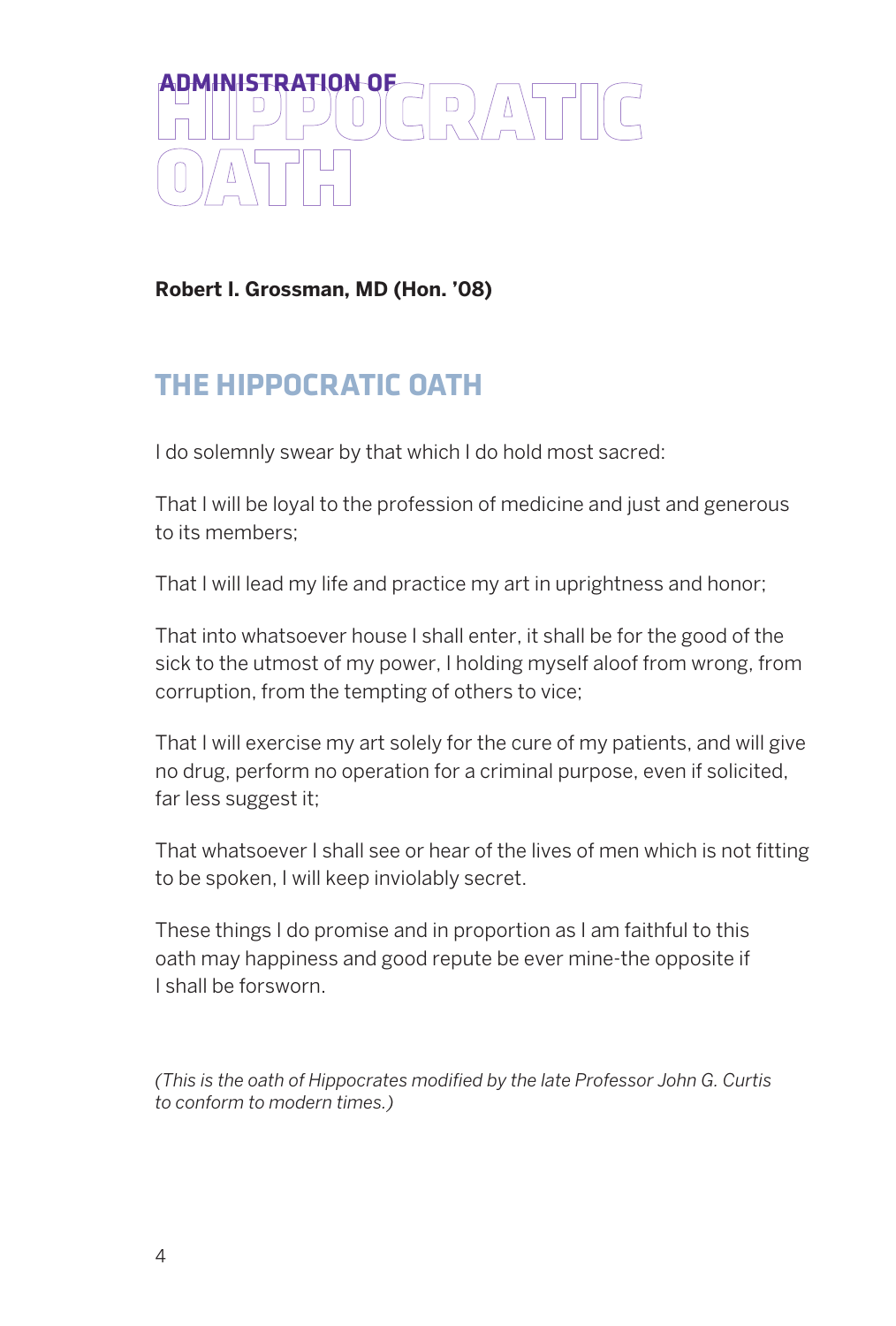# **ALMA MATER**

### *The Palisades* **Duncan M. Genns '00**

*Members of the Candidates Procession and the Platform Procession should stand for the Alma Mater.*

O grim, grey Palisades, thy shadow Upon the rippling Hudson falls, And mellow mingled tints of sunset Illuminate our classic halls; While students gather 'round thy altars With tributes of devotion true, And mingle merry hearts and voices In Praise of NYU.

# **RECESSIONAL**

#### *Rondeau* **Jean-Joseph Mouret**

Members of the Candidates Procession and the Platform Procession will participate in the Academic Recessional. Guests are requested to remain seated until both groups have departed the auditorium.

# **RECEPTION**

Immediately following the Ceremony, a Reception in honor of the Class of 2017 will be held in the Morgan Stanley Lobby and Grand Foyer.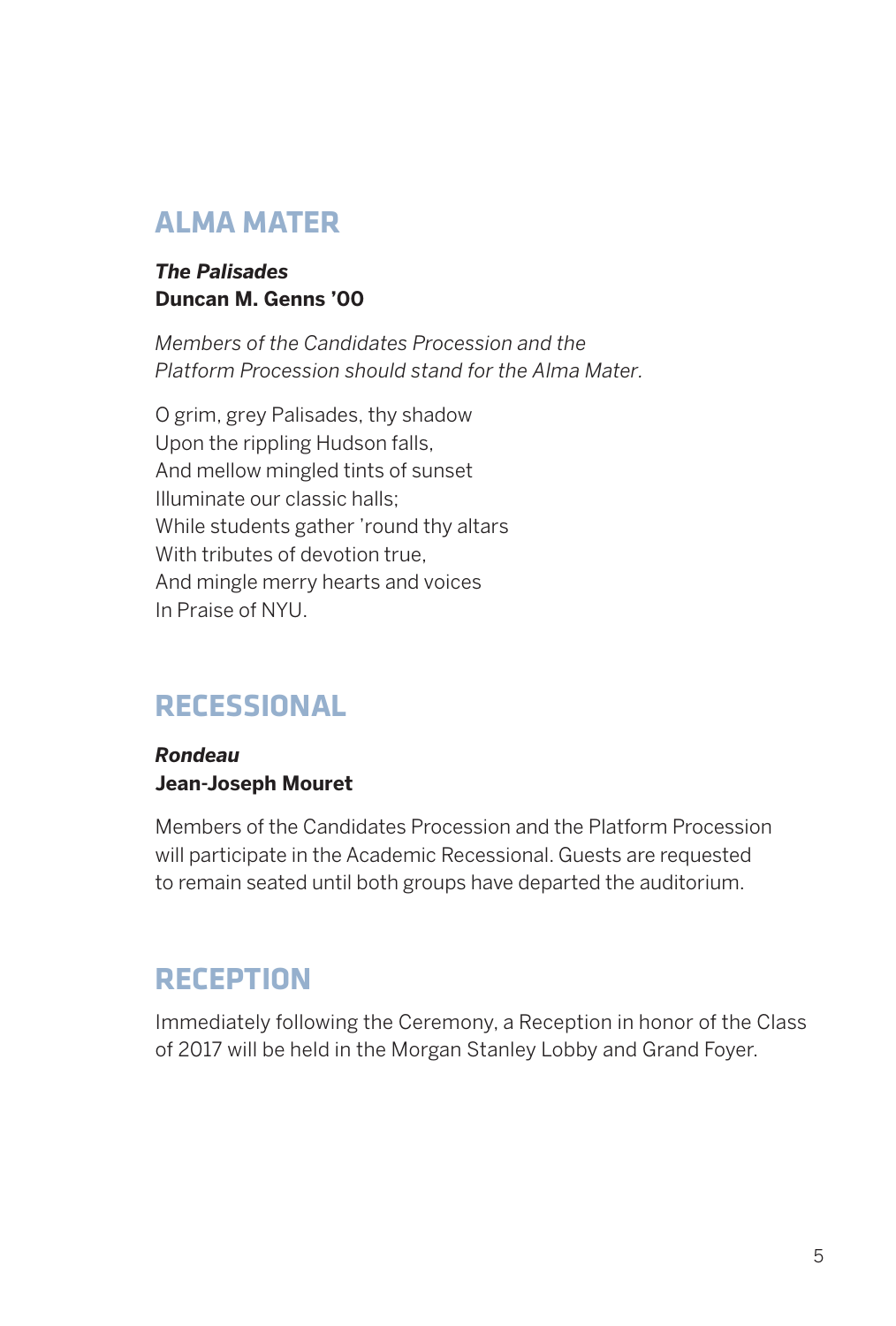# **KEYNOTE**



**Larry A. Silverstein** is the Chairman of Silverstein Properties, Inc., a Manhattan-based real estate development and investment firm that has developed, owned and managed 40 million square feet of office, residential, hotel and retail space. The firm currently has \$10 billion worth of development activity in the pipeline and has been recognized as one of the "Best Places to Work in New York City" by *Crain's New York Business* for eight years in a row.

In July 2001, Mr. Silverstein completed the largest real estate transaction in New York history when he signed a 99-year lease on the 10.6 million square feet World Trade Center for \$3.25 billion, only to see it destroyed in terrorist attacks six weeks later on September 11, 2001. He is currently rebuilding the office component of the World Trade Center site, a \$30-billion project that will consume the balance of his working life.

A 1952 graduate of New York University, Mr. Silverstein served as Vice Chairman of the NYU Board of Trustees, where he continues to serve as a member. He is also on the Board of Trustees of the New York University Langone Medical Center. He is the Founder and Chairman emeritus of the advisory board of the NYU Real Estate Institute. As a Professor of Real Estate, his "Silverstein Workshop" became one of the most attended and informative educational sources for learning real estate development and investment analysis.

Mr. Silverstein contributes his time and resources to organizations that are committed to higher education and medical research, meeting humanitarian needs and supporting the arts. He has served as Chairman of the Board of UJA-Federation. He is a founding trustee of the Museum of Jewish Heritage in New York and has served as treasurer of National Jewish Health in Denver.

Mr. Silverstein currently serves as a board member of the New York Philharmonic. He is a classical music enthusiast, a passionate yachtsman and a dedicated New Yorker. Larry and Klara Silverstein have been married for 61 years and have three children and one son-in-law, three of whom are executives at Silverstein Properties, and they also have eight grandchildren.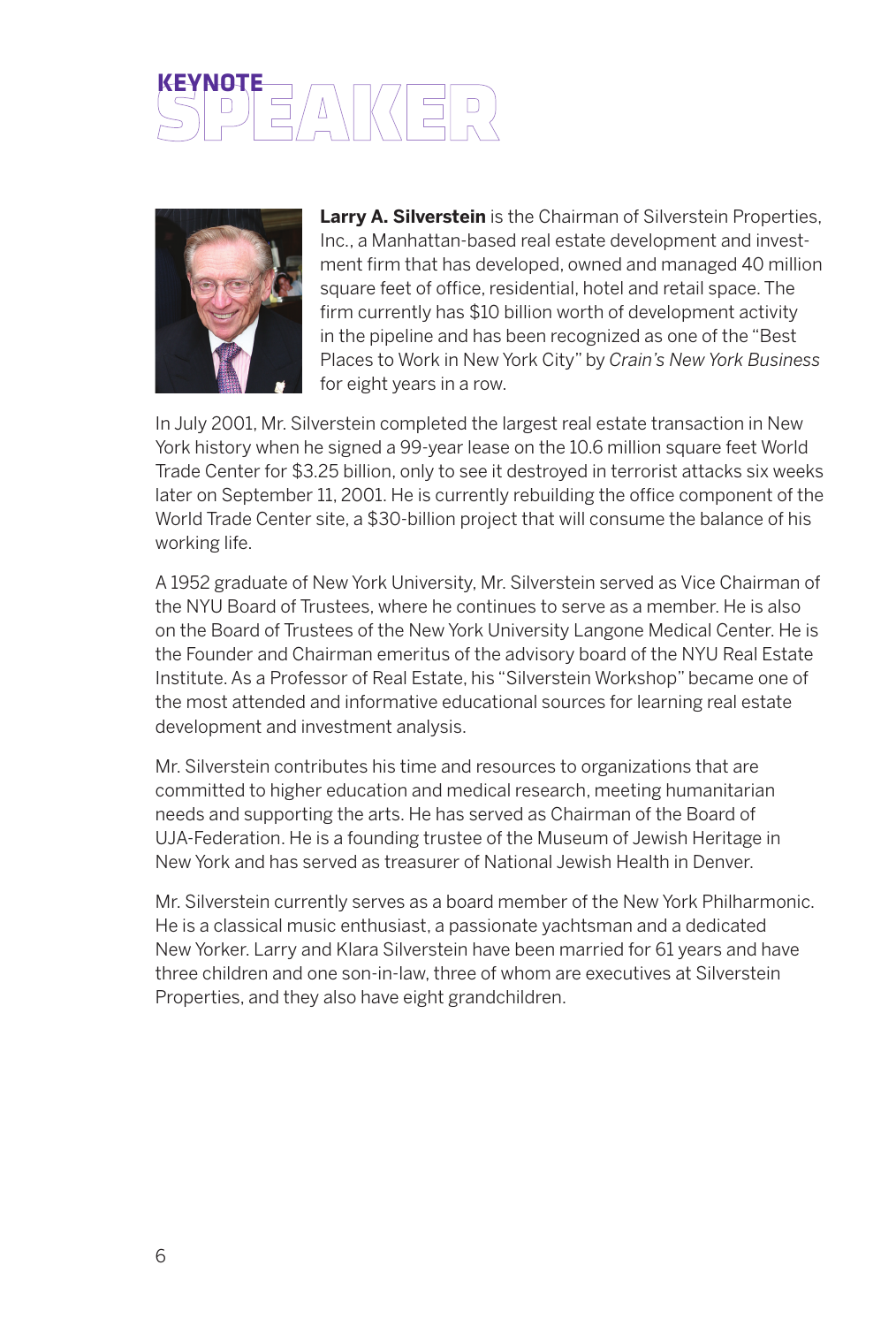# **DOCTOR OF MEDICINE & DOCTOR OF PHILOSOPHY DEGREES AWARDED THROUGH THE MEDICAL SCIENTIST TRAINING PROGRAM**

#### **Adam Blaisdell, MD, PhD**

*"Neutrophils oppose uterine epithelial carcinogenesis via debridement of hypoxic tumor cells"*  **Thesis Advisor:** Adrian Erlebacher, MD, PhD Training Program in Molecular Oncology and Immunology

#### **Joseph Michael Cichon, MD, PhD**

*"Branch-specific dendritic Ca2+ spikes induce persistent synaptic plasticity"*  **Thesis Advisor:** Wenbiao Gan, PhD Training Program in Neuroscience and Physiology

#### **Justin R. Jee, MD, PhD**

*"Rates and mechanisms of mutagenesis from maximum-depth sequencing"*  **Thesis Advisor:** Bud Mishra, PhD, and Evgeny Nudler, PhD Training Program in Computational Biology

#### **Joseph J. Marlin, MD, PhD**

*"Synaptic organization and function in the prefrontal cortex"*  **Thesis Advisor:** Adam Carter, PhD Training Program in Neuroscience and Physiology

#### **Alexandria Katherine Maurer, MD, PhD**

*"The autophagy protein Atg16L1 and Staphylococcus aureus pathogenesis"*  **Thesis Advisor:** Ken Cadwell, PhD Training Program in Immunology and Inflammation

#### **Varun Kumar Narendra, MD, PhD**

*"The establishment and inheritance of repressive chromatin domains"*  **Thesis Advisor:** Danny Reinberg, PhD Training Program in Cellular and Molecular Biology

#### **Daniel Ebele Okobi Jr., MD, PhD**

*"Characterization of a cortical locus for vocal motor sequences in Alston's singing mouse (Scotinomys teguina)"*  **Thesis Advisor:** Michael Long, PhD Training Program in Neuroscience and Physiology

#### **Amy L. Sun, MD, PhD**

*"Contribution of VH replacement to the primary antibody repertoire"*  **Thesis Advisor:** Sergei Koralov, PhD Training Program in Molecular Oncology and Immunology

#### **Lauren Meredith Young, MD, PhD**

*"A novel complex composed of TIMELESS and PARP1 facilitates DNA repair"*  **Thesis Advisor:** Michele Pagano, MD Training Program in Molecular Oncology and Immunology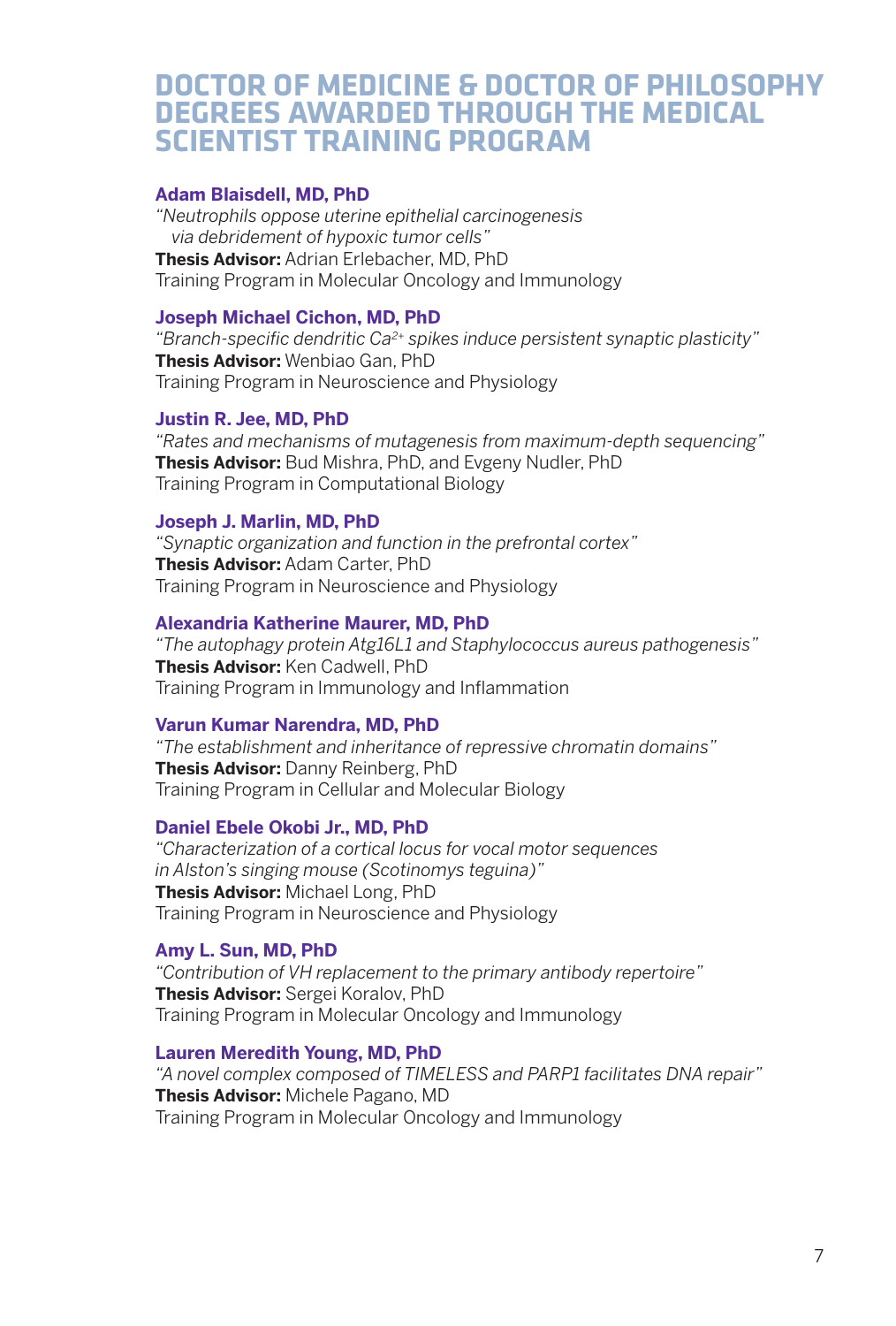# **DOCTOR OF MEDICINE & MASTERS DEGREES AWARDED THROUGH NEW YORK UNIVERSITY**

#### **Meleha Taj Ahmad, MD, MSCI**

*"The Connection between Reticular Macular Disease and Systemic Disease (CAD and renal disease)"* **Advisor:** Roland Theodore Smith, MD Professor of Ophthalmology

#### **Alice Drain, MD, MSCI**

*"Overactive Bladder (OAB) Voiding Diary and Urodynamic Correlation Study"* **Advisor:** Victor W. Nitti, MD Professor of Urology and Obstetrics and Gynecology

#### **Gabriel Jake Felder, MD, MPH**

*"Continuous Quality Improvement and Scale-up Methods to Reduce Heterosexual Acquisition of HIV Through Voluntary Male Medical Circumcision Programming in East and Southern Africa"* **Advisor:** Julie Avina, EdD Associate Dean, Student & Alumni Affairs, NYU College of Global Public Health

#### **Renee Fruchter, MD, MSCI**

*"Clinical Characteristics and Treatment of Antimalarial Refractory Cutaneous Lupus Erythematosus"* **Advisor:** Alisa N. Femia, MD Assistant Professor of Dermatology

#### **Jenelle Raynowska, MD, MSCI**

*"Agreement of the Spiral-Bound and Computerized Tablet Versions of the King-Devick Test of Rapid Number Naming for Sports Related Concussion"* **Advisor:** Laura J. Balcer, MD Professor of Neurology, Population Health and Ophthalmology

#### **Gibran Shaikh, MD, MSCI**

*"Cross-talk between A2A and Wnt/beta-catenin in the context of dermal fibrosis"* **Advisor:** Bruce N. Cronstein, MD Dr. Paul R. Esserman Professor of Medicine and Professor of Pathology and Biochemistry and Molecular Pharmacology

#### **Andre Young Son, MD, MSCI**

*"Non-Invasive TMS Neuromodulation for Enduring Balance & Locomotion Restoration in Parkinson's Disease: A Feasibility and Pilot Study (Locom-TMS)"* **Advisor:** Milton C. Biagioni, MD Assistant Professor of Neurology

# **MD/MBA**

Alana Tovah D'Alfonso, MD, MBA Anthony Dongyi Jiang, MD, MBA Michael P. Kiritsy, MD, MBA Vivek Kumar, MD, MBA Sarah Saerohm Lee, MD, MBA Gregory Stephen Mittl, MD, MBA Joseph Alexander Nelson, MD, MBA David Eric Orbuch, MD, MBA

Rosa Mariela Pasculli, MD, MBA Sunny R. Patel, MD, MBA Lukas Ramcharran, MD, MBA Sagan Anthony Schultz, MD, MBA Rushabh S. Shah, MD, MBA Wesley John Talcott, MD, MBA Christos Dimitris Zouzias, MD, MBA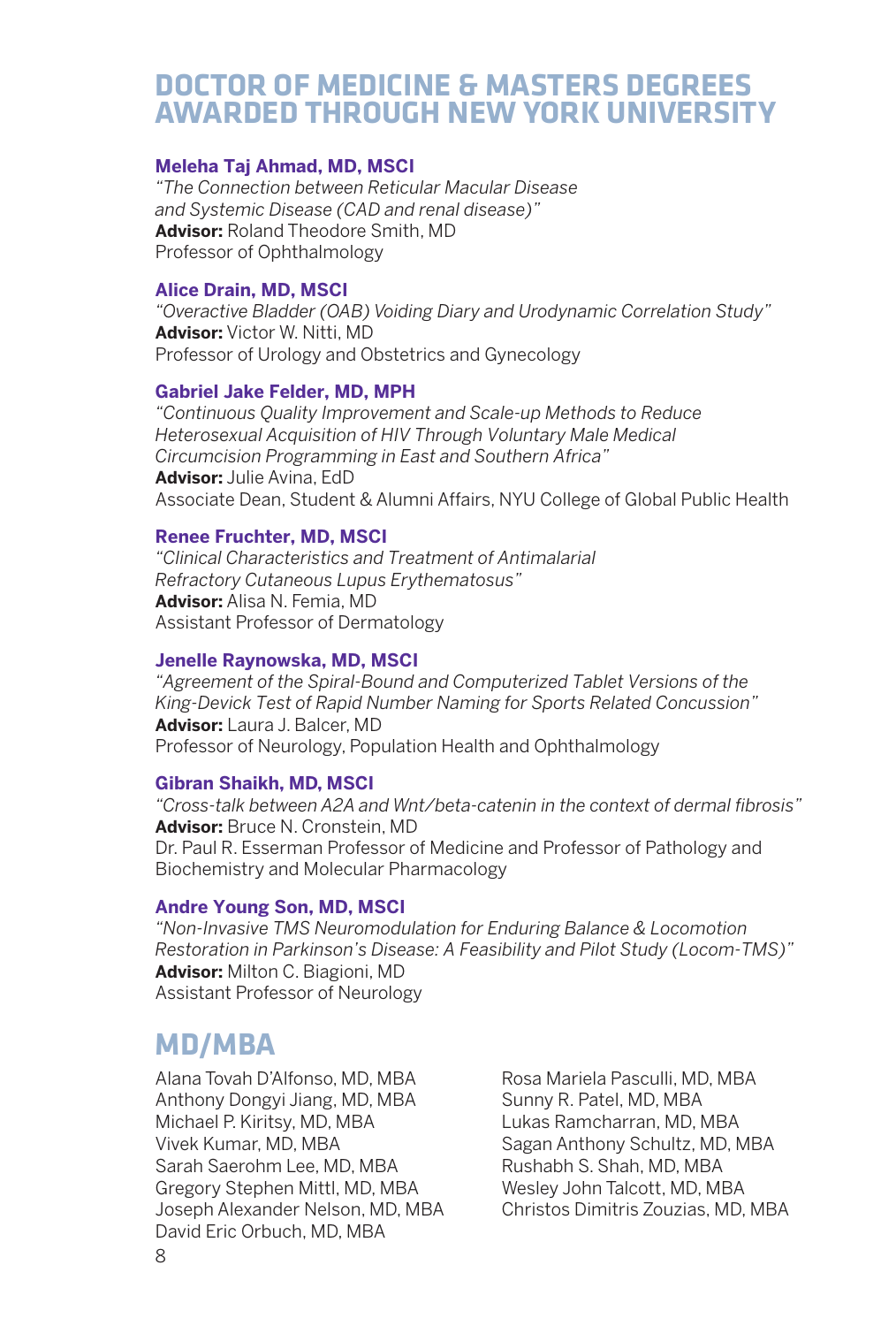# **DOCTOR OF MEDICINE AWARDED THROUGH THE ACCELERATED THREE-YEAR MD PATHWAY**

**Lavinia Midori Anzai, MD Andrew Armanious, MD Nicholas J. Beccarino, MD Amy Kalowitz Bieber, MD Daniel Benjamin Buchalter, MD Justin Bradley Feit, MD Jonathan C. Lebowitz, MD Henry Hong-Lai Lee, MD Dennis London, MD Jennifer Marie Lynch, MD Jessica A. Meyer, MD Michael Jason Moses, MD Caroline W. Motschwiller, MD Katherine Elaine Otto, MD Christine E. Schindler, MD Micah Ron Timen, MD Justin T. Worthing, MD Kamalou Yaya, MD James Q. Zhou, MD**

# **DEGREES CONFERRED WITH HONORS**

## **IN DERMATOLOGY**

#### **Chloe Cipora Goldman, MD**

**Mentor:** Iman Osman, MD *"Altered metabolism is associated with invasion in melanoma"*

#### **Brooke Rosenbaum, MD**

**Mentor:** Iman Osman, MD *"PTEN loss in melanoma: epigenetic regulation, biological significance and clinical impact"*

### **IN MEDICINE**

#### **Frederic Tianan Lu, MD**

**Mentor:** Martin Blaser, MD *"Effects of Early-Life Low-Dose Penicillin Exposure on Trabecular and Cortical Bone in Mice"*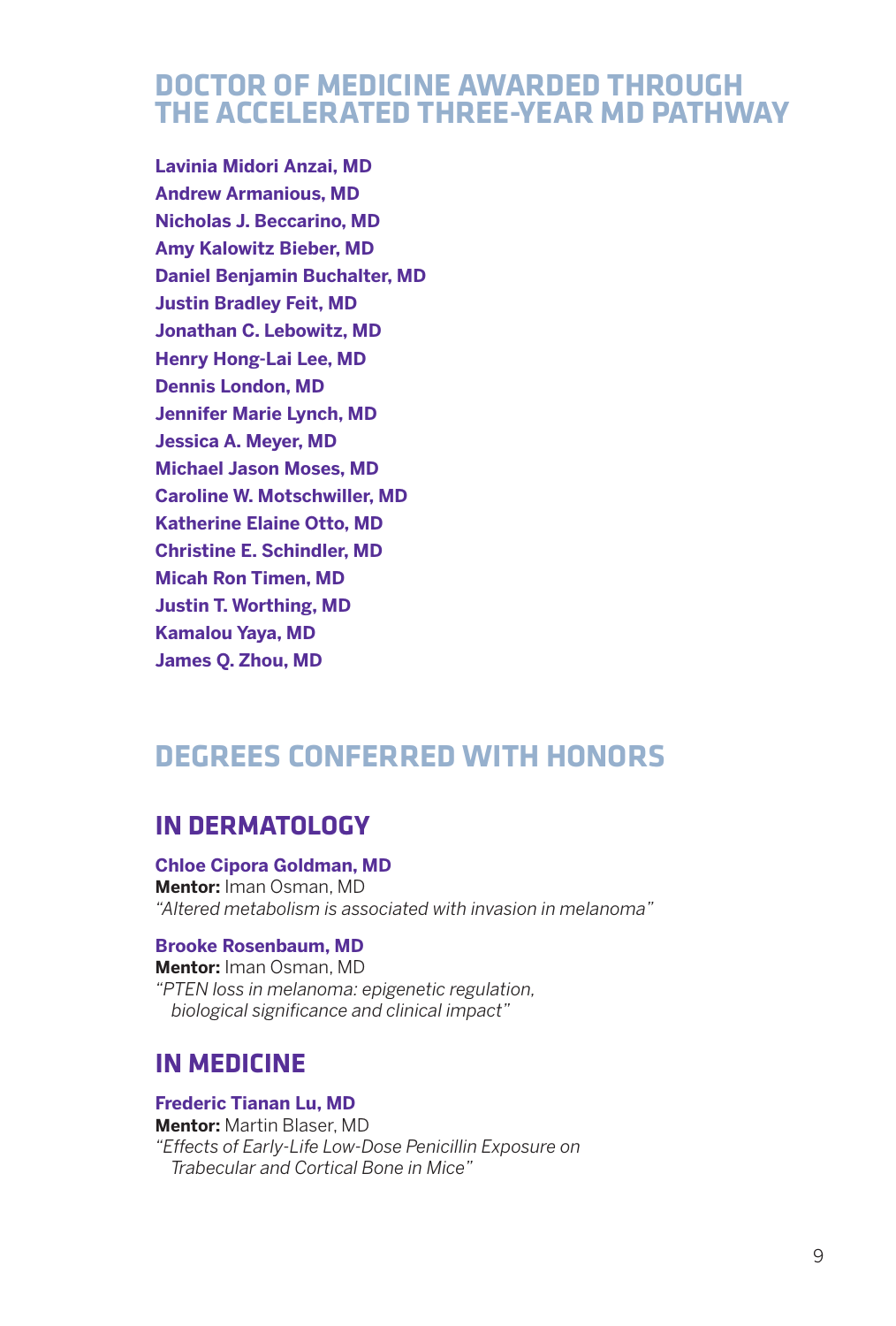# **IN NEUROLOGY**

#### **Benjamin Hochman Fuchs, MD**

**Mentor:** Orrin Devinsky, MD *"White Matter Hypointensities in Carriers of a 16p11.2 Copy Number Variant: Biomarker for an Epilepsy-Low IQ Phenotype"*

# **IN PEDIATRICS**

#### **Xiaopei Zeng, MD**

**Mentor:** William Carroll, MD *"Investigating the role of H3K27 trimethylation in B-acute lymphoblastic leukemia blast chemosensitivity"*

## **IN PLASTIC SURGERY**

#### **Jonathan Massie, MD**

**Mentor:** Daniel Ceradini, MD *"Allotransplantation: In Search of Tolerance"*

# **IN SURGERY**

#### **Matthew John Pergamo, MD**

**Mentor:** George Miller, MD *"The Role of Dectin-1 in the Severity of Acute Liver Injury and Inflammatory Cell Activation"*

# **MEMBERS OF ALPHA OMEGA ALPHA**

Lavinia Midori Anzai, MD Elizabeth Heartt Bakacs, MD Natalí Vanina Baner, MD James Mawn Barger, MD Jennifer Lynne Barger, MD Zoe Danielle Birnbaum, MD Adam Blaisdell, MD, PhD Kelsey Charlene Campbell, MD Gabriel Henry Campion, MD Alyssa M. Coffin, MD Elissa Ashley Driggin, MD Arielle Elmaleh-Sachs, MD Jonathan Evan Glatt, MD Alexander Michael Goldowsky, MD Andrew MacCarthy Hallett, MD

Shehzeen Asif Kamil, MD Scott A. Kobner, MD Jessica Michelle Lewis, MD Dennis London, MD Nigel I. Madden, MD Patrick William Malecha, MD Jonathan Massie, MD Michael Jason Moses, MD Christianne Persenaire, MD Kelsey Pinson, MD Gregory D. Rubinfeld, MD Rivfka Sunil Shenoy, MD Toby Dylan Terwilliger, MD Benjamin J. Wadowski, MD James H. Williams, MD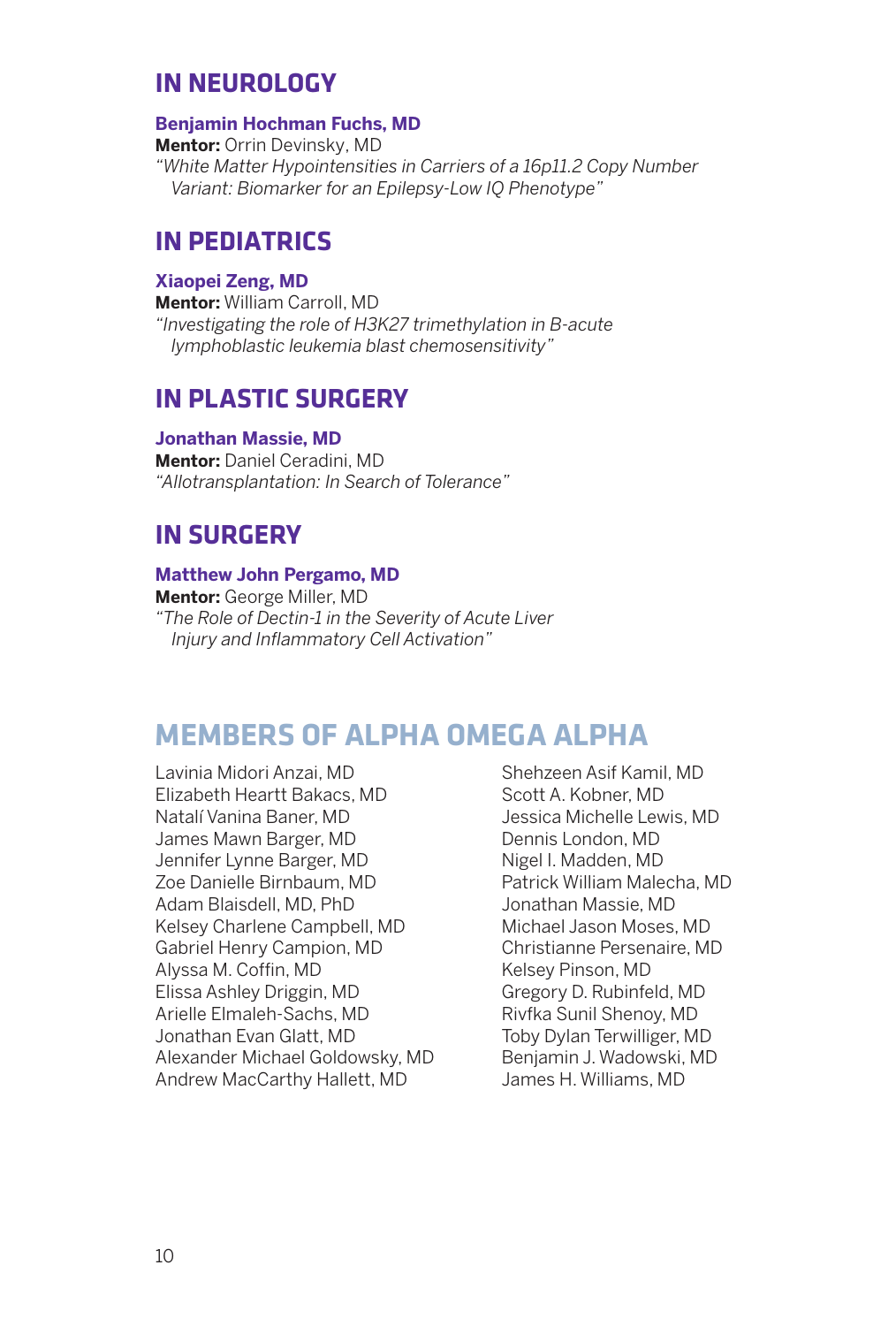# **AWARDS FOR ACADEMIC EXCELLENCE**

#### **Alpha Omega Alpha Award**

*To the student who attained the highest scholastic rating for the four years of medical school.* Alexander Michael Goldowsky, MD Jessica Michelle Lewis, MD

#### **American Academy of Neurology Medical Student Prize**

*For excellence in neurology.* Leah Croll, MD

#### **Bernard Zussman Award**

*For a student who shows exemplary promise in the areas of allergy and immunology.* Adam Blaisdell, MD, PhD

#### **Dr. Arturo Cavalieri Scholarship Fund**

*For the student who has shown exemplary dedication to the care of children and discipline of Pediatrics.* Stella T. Deng, MD

#### **Eve R. Flechner Memorial Award**

*For excellence in Internal Medicine Clerkship.* Elissa Ashley Driggin, MD Gregory D. Rubinfeld, MD

#### **Excellence in Anesthesiology**

*For excellence in anesthesiology.* Justin Bradley Feit, MD

#### **Excellence in Emergency Medicine Award**

*For excellence in emergency medicine.* Lukas Ramcharran, MD, MBA

#### **Excellence in Musculoskeletal Clinical Rotation Award**

*For excellence in Musculoskeletal Clinical Rotation.* James Mawn Barger, MD

#### **Excellence in Musculoskeletal Research Award**

*For excellence in musculoskeletal disease research.* Hesham Saleh, MD

#### **Excellence in Scholarly Concentrations Research Award**

*For outstanding scholarly research in a concentration.* Russell Phillip Simon, MD

**Fred S. Mandelbaum Award** *For excellence in pathology.*

Cherub Oksan Kim, MD

#### **Frederick C. Holden Award**

*For excellence in the Obstetrics and Gynecology Clerkship.* Christianne Persenaire, MD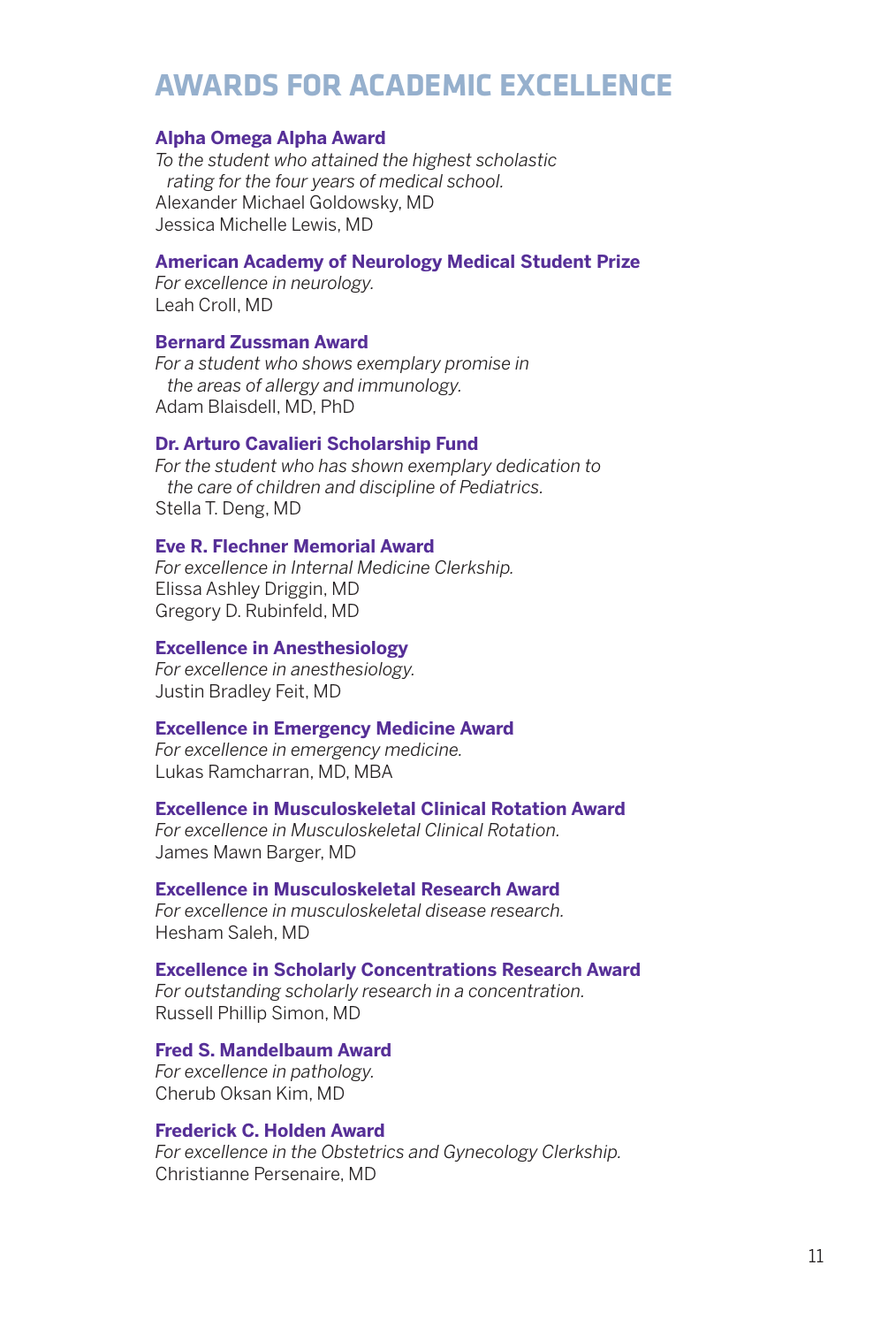#### **Global Health Research Award**

*To the student who best exhibited excellence in global health research through the International Health Program.* Kenneth Warren Price, MD

#### **Glover C. Arnold Surgical Award**

*For excellence in Surgery.* Matthew John Pergamo, MD Rivfka Sunil Shenoy, MD

#### **Herman Wortis Award**

*For excellence in psychiatry and neurology.* Benjamin Hochman Fuchs, MD

#### **Hippolyte M. Wertheim Award**

*For academic excellence in pre-clerkship curriculum.* Nigel I. Madden, MD

#### **Homer Smith Award in Neuroscience and Physiology**

*For excellence in neuroscience and physiology.* David Jeffery Smith, MD

#### **Joseph E. Constantine Award**

*For outstanding scholarly work in obstetrics and gynecology.* Sarah Saerohm Lee, MD, MBA Mona Saleh, MD

#### **Lynne and Jack Dodick Prize in Ophthalmology**

*For excellence in ophthalmology.* Meleha Taj Ahmad, MD, MSCI

#### **Marion B. Sulzberger Award**

*For excellence in Dermatology.* Renee Fruchter, MD, MSCI

#### **Maurice Freiman Memorial Award**

*For exemplary work in the clinical clerkships during the clinical years.* Gabriel Henry Campion, MD

#### **Nancy B. Genieser Excellence in Radiology Award**

*For excellence in clinical and research activities in radiology.* Saumitra Thakur, MD

#### **Rosa Lee Nemir Award**

*For excellence in pediatrics.* Alyssa M. Coffin, MD

#### **Samuel and Edgar H. Soifer Memorial Award**

*For excellence in urology.* Alice Drain, MD ,MSCI

#### **Valentine Mott Anatomy Award**

*For excellence in anatomy.* Jessica Michelle Lewis, MD

#### **Valentine Mott Surgery Award**

*For excellence in the Surgery Clerkship.* Sarah E. Pivo, MD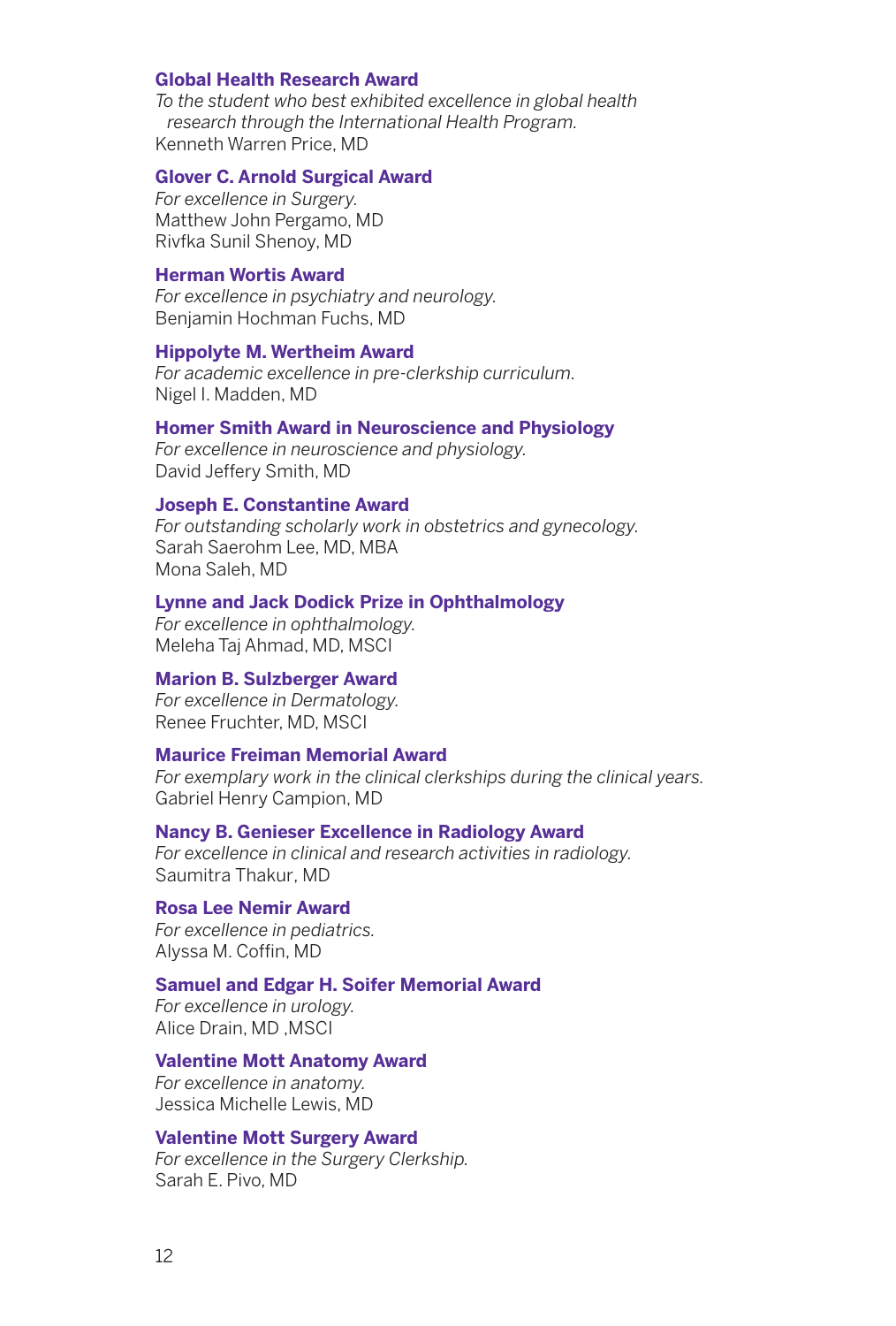# **AWARDS FOR PROFESSIONAL EXCELLENCE**

#### **Alex Rosen Award**

*For excellence in medicine and the humanities.* Mona Saleh, MD

#### **Alumni Association Award**

*To the student who made the greatest contribution to the Class of 2017. (selected by class)* Alejandro Torres, MD

#### **Arthur Zitrin Award in Bioethics**

*For the medical student with an exemplary interest in bioethics.* Jenna Rae Lillemoe, MD

#### **Community Service Award**

*For outstanding service to the local community.* Christina Rochelle Escalante, MD

#### **Eleanor Mayer Master Scholars Humanism Award**

*To the student who exemplifies a sense of humanity and patient empathy while in school.* Lisa Yingxin Wang, MD

#### **Excellence in Medical Education Award**

*For the student who contributed to medical education on the local and national level.* Alexandria Katherine Maurer, MD, PhD

#### **Hilda Lipton Memorial Award**

*For the student who best embodies the Code of Maimonides, as evidenced by abiding compassion and fulfillment of medicine's lofty calling to "watch over the life and death" of humankind.* Katherine Elaine Otto, MD

#### **Jack and Diana Nelson Award**

*For excellence in scholarship and professionalism.* Benjamin J. Wadowski, MD

#### **John W.V. Cordice Sr. & Jr. Award**

*To an underrepresented minority student who has shown outstanding academic scholarship and community service.* Natalí Vanina Baner, MD

#### **The Leonard J. Tow Humanism in Medicine Student Award**

*To the student who best exemplifies the qualities of integrity, excellence, compassion, altruism, respect, empathy, and service. Sponsored by the Arnold P. Gold Foundation.* Arielle Elmaleh-Sachs, MD

#### **Martin S. Nachbar Award**

*For excellence in innovations in medical education.* Bryan James Beattie, MD Scott A. Kobner, MD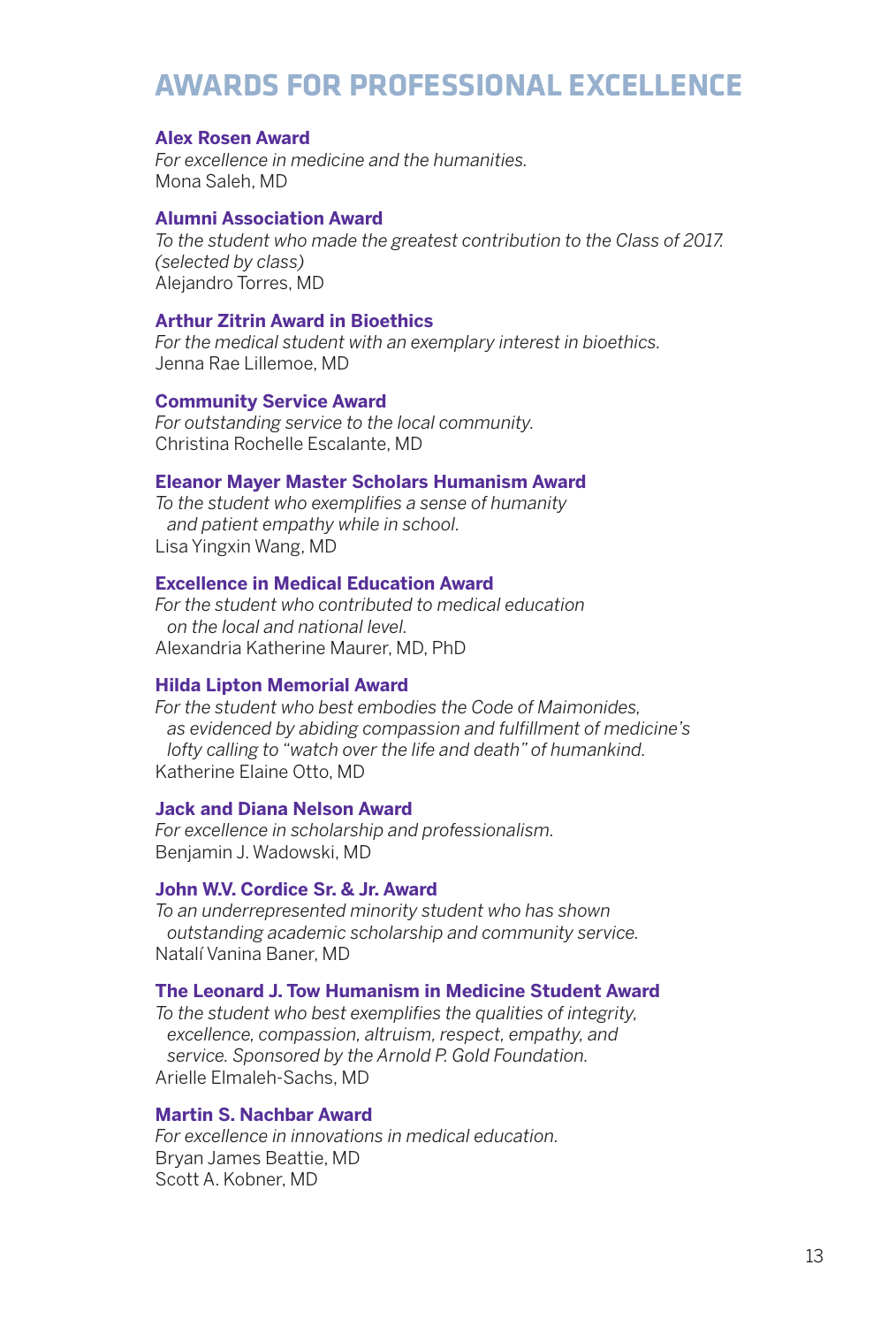#### **Samuel Spiegel Award**

*For excellence in general academic achievement to a student who is a resident of Greater New York.* Kelsey Charlene Campbell, MD

#### **Saul M. Minkoff Memorial Award**

*To the student with an exemplary interest in issues of medical economics.* Lukas Ramcharran, MD, MBA

# **MARSHALS FOR THE CANDIDATES PROCESSION**

#### **Distinguished Teacher in the Basic Sciences**

*In recognition of singular accomplishment in leading us to knowledge and understanding and for dedication and intellectual integrity representative of the highest ideals of the teaching profession.* **Victoria M. Harnik, MS (GSAS '81), PhD (GSAS '86)** Assistant Professor of Cell Biology

#### **Distinguished Teacher in the Clinical Sciences**

*In recognition of singular accomplishment in leading us to knowledge and understanding and for dedication and intellectual integrity representative of the highest ideals of the teaching profession.*

#### **John I. Hwang, MD '12**

Instructor in Medicine

#### **Leonard J. Tow Humanism in Medicine Faculty Award**

*To the faculty member who best exemplifies the qualities of integrity, excellence, compassion, altruism, respect, empathy, and service. Sponsored by the Arnold P. Gold Foundation.*

#### **Lewis R. Goldfrank, MD**

Herbert W. Adams Professor of Emergency Medicine

# **CONTENT, PILLAR, AND SELECTIVE DIRECTORS**

Kenneth I. Berger, MD Ellie Carmody, MD, MPH Patricia Chui, MD Ruth M. Crowe, MD '86, PhD (GSAS '86) Barry Czeisler, MD Ludovic P. Desvignes, PhD Peter G. D'Eustachio, PhD Hilary Fairbrother, MD Michael J. Garabedian, PhD, BA (WSC '82) David S. Goldfarb, MD Loren W. Greene, MD '75, MA (GSAS '12) Victoria M. Harnik, MS (GSAS '81), PhD (GSAS '86) Robert S. Hoffman, MD '84 Mary Ann Hopkins, MD, MPhil Eric Lang, PhD Daniel Lugassy, MD

Margaret Magid, MD Lisa B. Malter, MD Margaret J. Nachtigall-Giordano, MD '88 Joseph M. Nicholson, MLIS Michael O'Guin, PhD Jose-Alberto Palma, MD, PhD Valerie H. Peck, MD '74 Molly E. Poag, MD Michael A. Poles, MD '92, PhD Amy J. Rapkiewicz, MD, BA (CAS '99) Michael J. Rindler, PhD Mel Rosenfeld, PhD Pamela B. Rosenthal, MD '93 Mark D. Schwartz, MD Steven P. Sedlis, MD '77 Maria Shiau, MD Adam H. Skolnick, MD Michael Tanner, MD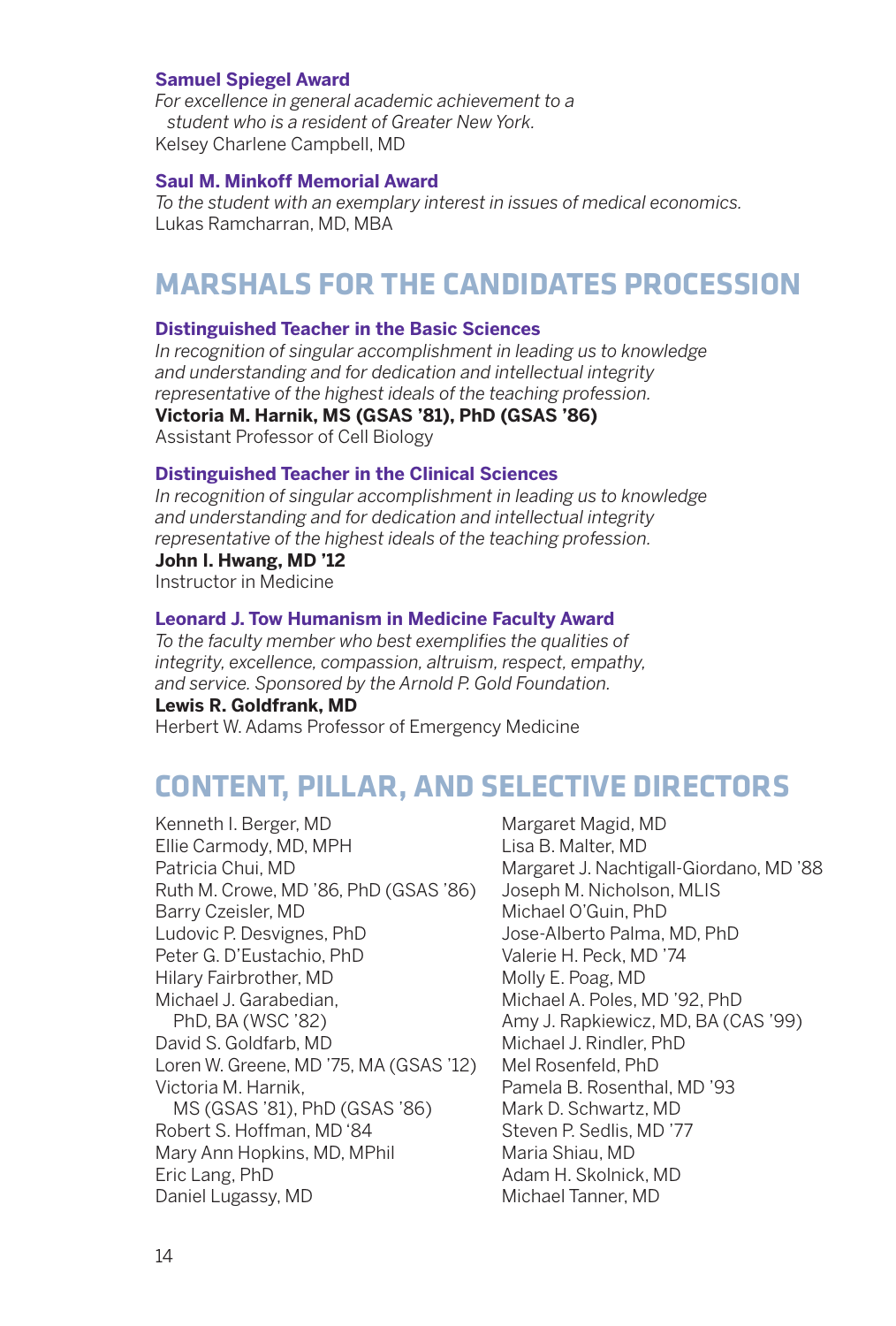# **MODULE DIRECTORS**

Ruth M. Crowe, MD '86, PhD (GSAS '86) Barry Czeisler, MD Peter G. D'Eustachio, PhD

Sally R. Frenkel, PhD (GSAS '89) Michael J. Garabedian, PhD Pamela B. Rosenthal, MD '93

# **CLINICAL CLERKSHIP DIRECTORS**

Harris E. Burstin, MD, MS (WAG '99) Shree Chanchani, MD Fabio Ferrari, MD Mark S. Hochberg, MD Jonathan E. Howard, MD Norma M. Keller, MD Michael LoCurcio, MD '97 Jennifer B. Ogilvie, MD Cynthia J. Osman, MD

Molly E. Poag, MD Michael Tanner, MD Seagram M. Villagomez, MD '03

# **NEW YORK UNIVERSITY**

**William R. Berkley, MBA, BS (STERN '66)**  *Chair, Board of Trustees* 

**Robert Berne, PhD (Hon. '07)**  *Executive Vice President for Health* 

**Andrew Hamilton, MS, PhD**  *President*

# **NYU SCHOOL OF MEDICINE DEANS**

**Robert I. Grossman, MD (Hon. '08)** *Saul J. Farber Dean and Chief Executive Officer*

**Steven B. Abramson, MD (HS '78)** *Vice Dean for Education, Faculty and Academic Affairs*

**Dafna Bar-Sagi, PhD** *Vice Dean for Science, Chief Scientific Officer*

**Andrew W. Brotman, MD** *Vice Dean for Clinical Affairs and Strategy, Chief Clinical Officer*

**Michael T. Burke** *Vice Dean, Corporate Chief Financial Officer*

**Annette B. Johnson, JD, PhD** *Vice Dean and Senior Counsel for Medical School Affairs*

**Joseph Lhota, MBA** *Vice Dean, Chief of Staff*

**Vicki Match Suna, MArch** *Vice Dean for Real Estate Development and Facilities*

**Nader Mherabi** *Vice Dean, Chief Information Officer*

**Robert A. Press, MD '71, PhD (GSAS '73)** *Vice Dean, Chief of Hospital Operations*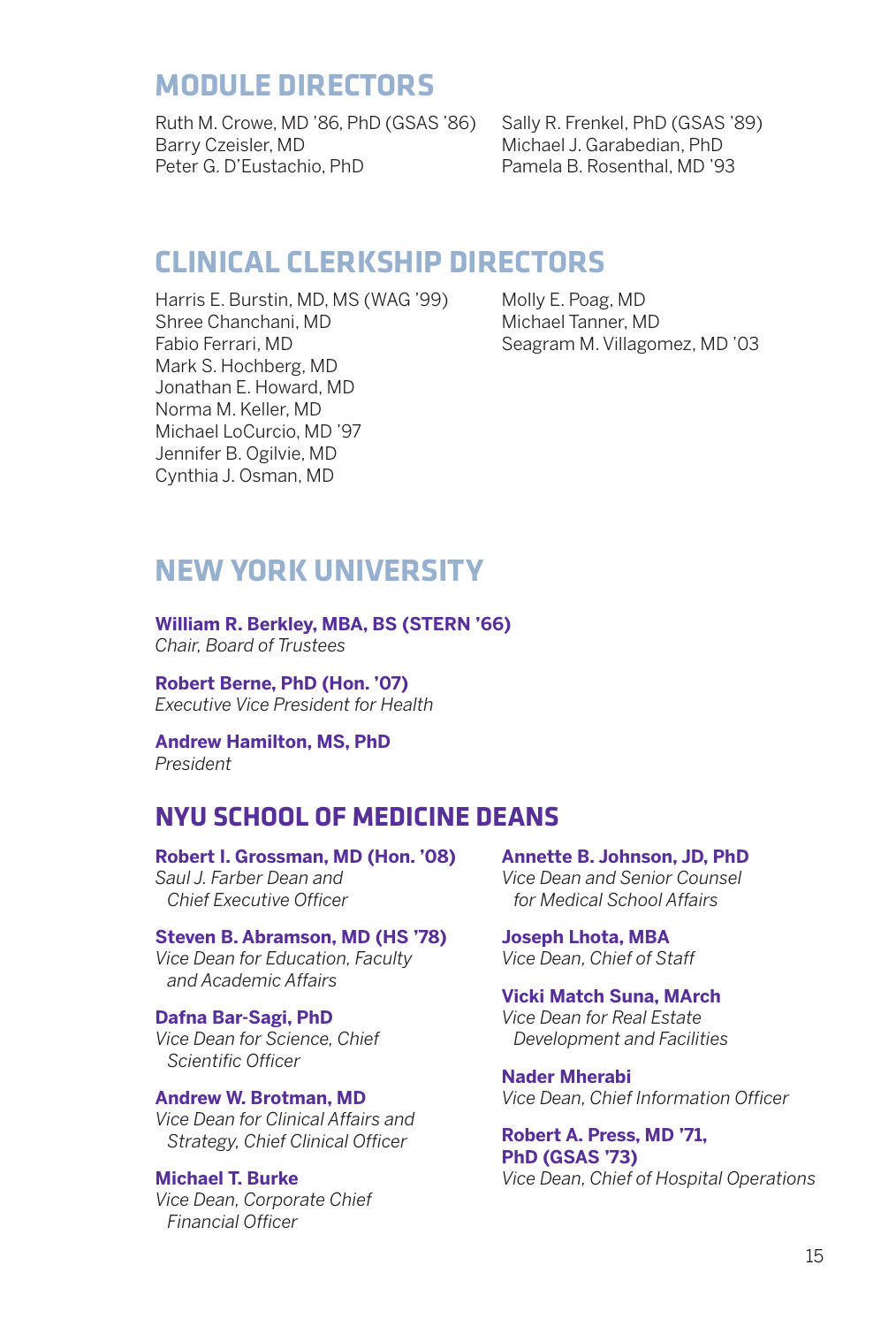#### **Nancy Sanchez**

*Vice Dean, Human Resources and Organizational Development and Learning*

**Judith S. Hochman, MD** *Senior Associate Dean for Clinical Sciences*

**Melvin G. Rosenfeld, PhD** *Senior Associate Dean for Medical Education*

**Rhonda M. Graves Acholonu, MD** *Associate Dean for Diversity Affairs*

**Michael M. Ambrosino, MD '82** *Associate Dean for Graduate Medical Education*

**Joan F. Cangiarella, MD '90**

*Associate Dean for Education, Faculty and Academic Affairs*

#### **Anthony J. Grieco, BS (ARTS '60), MD '63**

*Associate Dean for Alumni Relations and Academic Events*

**Victoria M. Harnik, MS (GSAS '81), PhD (GSAS '86)** *Associate Dean for Curriculum*

**David E. Levy, PhD** *Associate Dean for Collaborative Science*

#### **Georgeann McGuinness, MD**

*Associate Dean for Mentoring and Professional Development*

#### **Thomas S. Riles, MD**

*Associate Dean for Medical Education and Technology*

#### **Rafael Rivera Jr., MD**

*Associate Dean for Admissions and Financial Aid*

**Robert J. Schneider, PhD** *Associate Dean for Therapeutics Alliances*

**Naoko Tanese, PhD** *Associate Dean for Biomedical Sciences* 

**Linda R. Tewksbury '90** *Associate Dean for Student Affairs*

**Marc M. Triola, MD '98** *Associate Dean for Educational Informatics*

#### **Joanne McGrath, MSEd**

*Assistant Dean for Admissions and Financial Aid*

#### **Iman Osman, MD**

*Assistant Dean for Translational Research Support*

**Jeremy I. Paul, PhD**

*Assistant Dean for Basic Science Research Operations* 

#### **Barry P. Rosenzweig, MD '75**

*Assistant Dean for Graduate Medical Education*

**Susanne L. Tranguch, PhD, MBA** *Assistant Dean for Biomedical Sciences* 

**Jonathan H. Weider, BA** *Assistant Dean for Advanced Applications*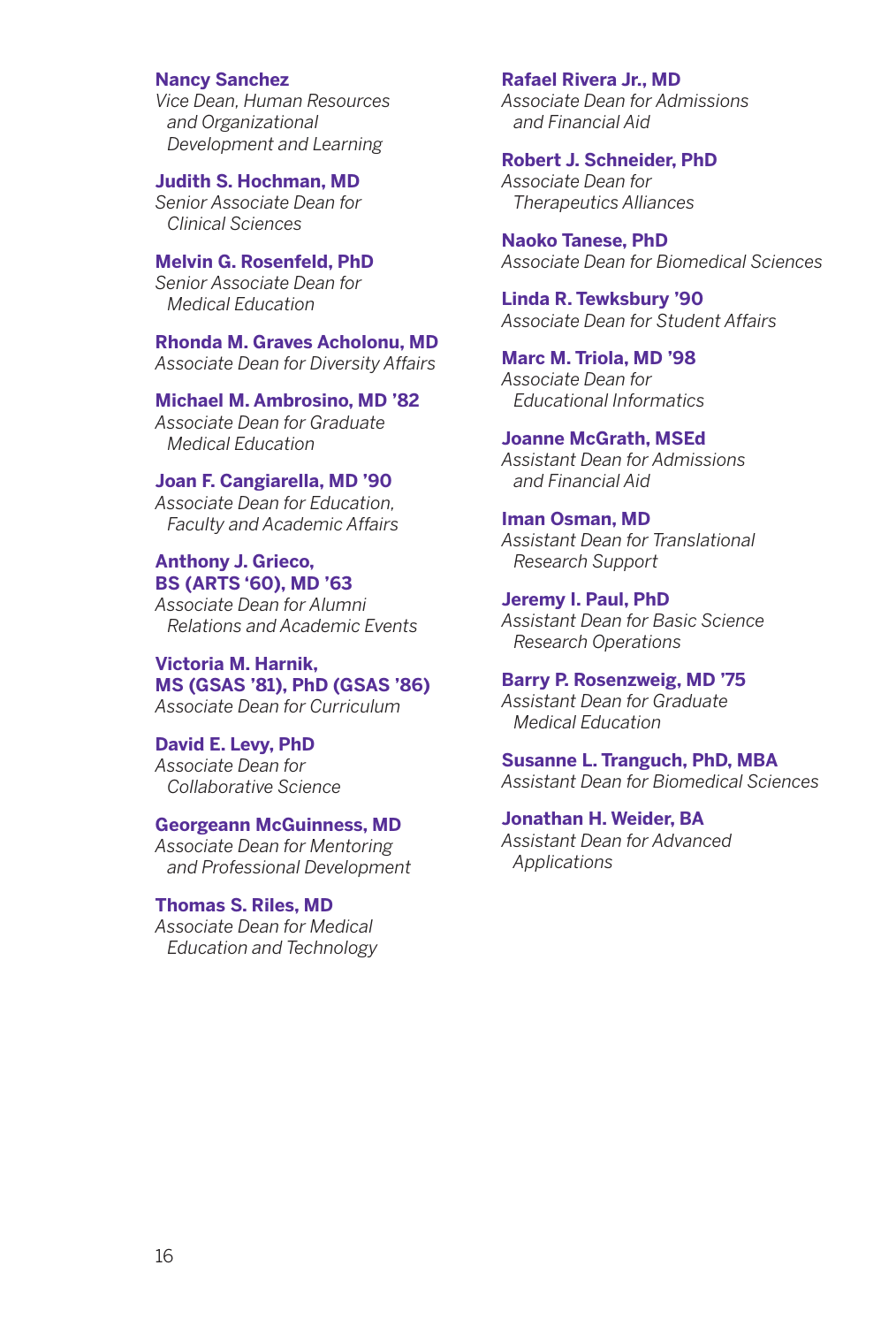# **CHAIRS OF DEPARTMENTS**

| Frederick H. King Professor of Internal Medicine and Professor of Pathology                                          |
|----------------------------------------------------------------------------------------------------------------------|
| Hermann M. Biggs Professor of Pathology                                                                              |
| Professor of Environmental Medicine and<br>Biochemistry and Molecular Pharmacology                                   |
| Arnold Simon Professor of Child and Adolescent Psychiatry                                                            |
| Robert J. Femia, MD Ronald O. Perelman Department of Emergency Medicine<br>Associate Professor of Emergency Medicine |
| Howard A. Rusk Professor of Rehabilitation Medicine                                                                  |
| Philip K. Moskowitz, M.D. Professor and Chair of the<br>Department of Neurology and Professor of Ophthalmology       |
| Seymour Cohn Professor of Cardiothoracic Surgery                                                                     |
| Associate Professor of Neurosurgery and Otolaryngology                                                               |
| Muriel G. and George W. Singer Professor of Population Health<br>Professor of Medicine and Professor of Psychiatry   |
| Stanley H. Kaplan Chairman and<br>Professor of Obstetrics and Gynecology                                             |
| Professor of Radiation Oncology                                                                                      |
| Laura and Isaac Perlmutter Professor of Cell Biology                                                                 |
| Martin Spatz Chairman of the Department of Urology<br>Professor of Urology and Pharmacology                          |
| Pat and John Rosenwald Professor of Pediatrics                                                                       |
| Lucius N. Littauer Professor of Psychiatry                                                                           |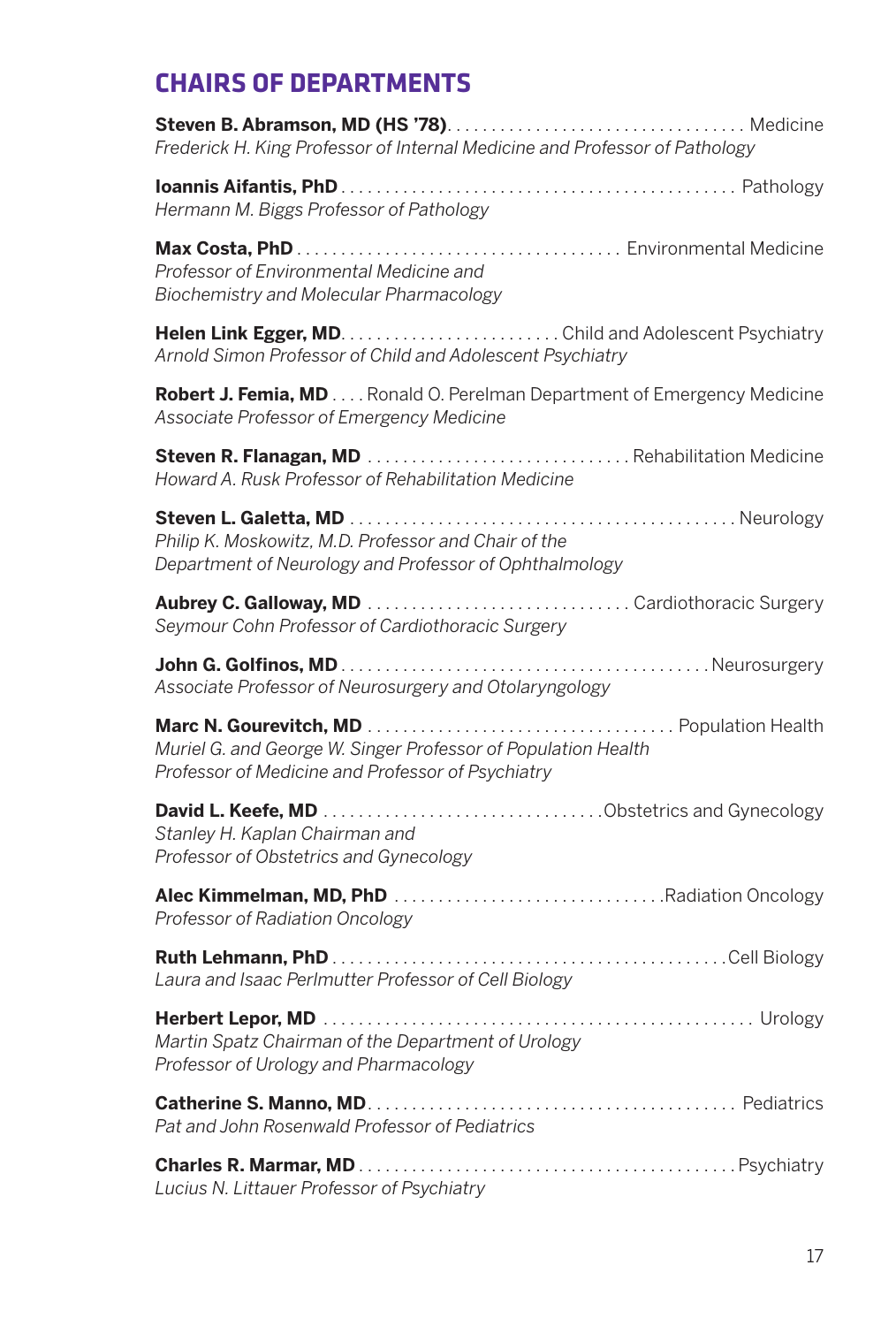**Seth J. Orlow, MD, PhD**. . . . . . . . Ronald O. Perelman Department of Dermatology *Samuel Weinberg Professor of Pediatric Dermatology Professor of Cell Biology and Pediatrics*

**H. Leon Pachter, MD '71**. . Surgery *George David Stewart Professor of Surgery*

**Michele Pagano, MD. Biochemistry and Molecular Pharmacology** *May Ellen and Gerald Jay Ritter Professor of Oncology*

**Neil H. Rambo, MLibr. . . . . . . . .** Sidney and Ruth Lapidus Health Sciences Library *Curator and Director*

**Michael P. Recht, MD**. . Radiology *Louis Marx Professor of Radiology*

**Eduardo D. Rodriguez, MD, DDS (DEN '92)** . . . . . . . . Hansjörg Wyss Department *Helen L. Kimmel Professor of* **Example 20** of Plastic Surgery *Reconstructive Plastic Surgery*

J. Thomas Roland Jr., MD . . . . . . . . . . . . . Otolaryngology-Head and Neck Surgery *Mendik Foundation Professor of Otolaryngology Professor of Neurosurgery*

**Andrew D. Rosenberg, MD**. . Anesthesiology, Perioperative *Dorothy Reaves Spatz, MD Chair of Anesthesiology,* Care and Pain Medicine *Perioperative Care and Pain Medicine Professor of Anesthesiology, Perioperative Care and Pain Medicine Professor of Orthopaedic Surgery*

**Barbara A. Sampson, MD, PhD**. Forensic Medicine *Clinical Professor of Forensic Medicine and Pathology*

**Joel S. Schuman, MD**. . Ophthalmology *Professor of Ophthalmology*

**Richard W. Tsien, DPhil**. . Neuroscience and Physiology *Druckenmiller Professor of Neuroscience and Professor of Neurology*

**Jeffrey N. Weiser, MD. Microbiology And Microbiology of Allen Microbiology of Allen Microbiology** *Professor of Microbiology*

**Joseph D. Zuckerman, MD**. . Orthopaedic Surgery *Walter A.L. Thompson Professor of Orthopaedic Surgery*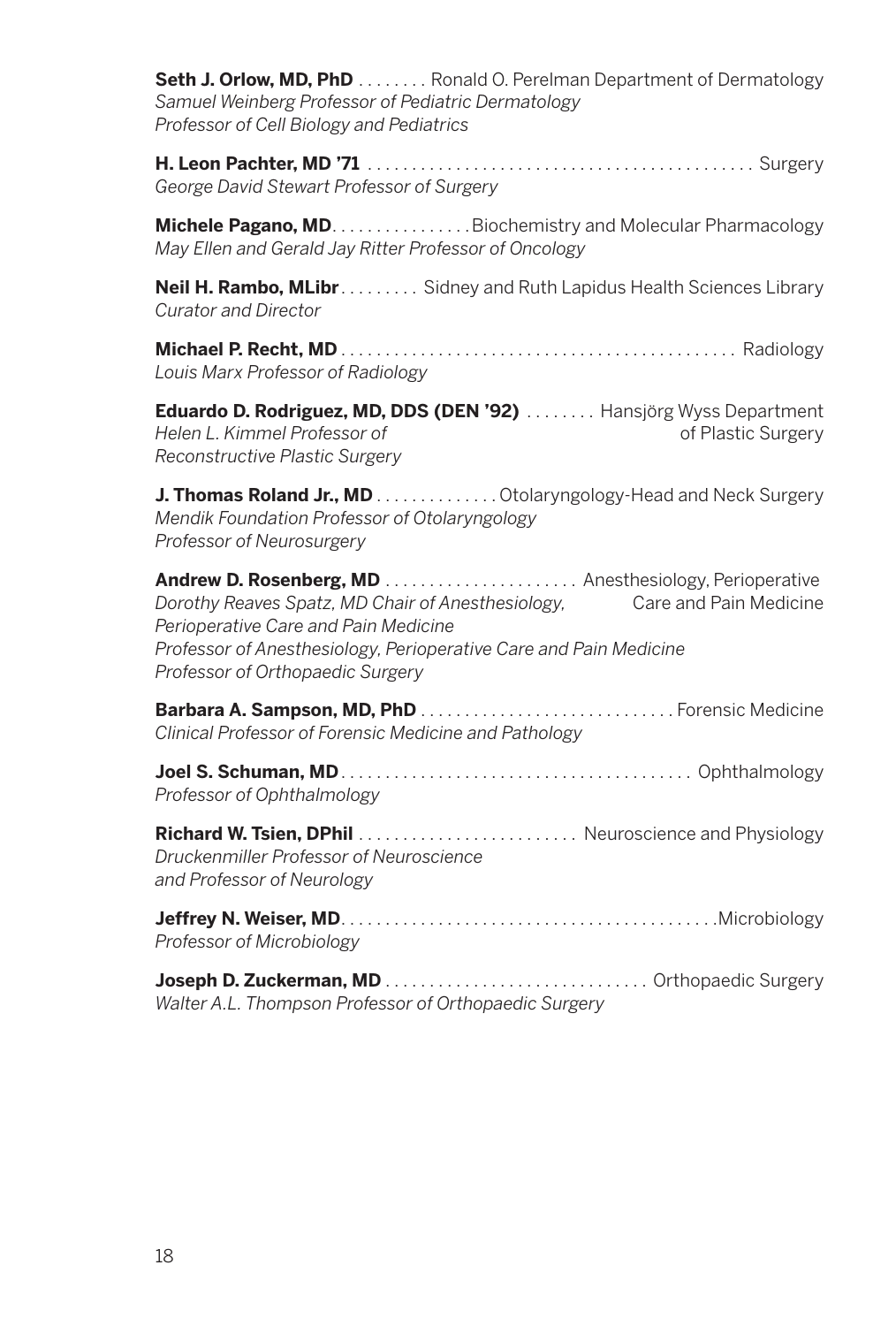# **DIRECTORS OF INSTITUTES**

**Jef D. Boeke, PhD**. Institute for Systems Genetics *Professor of Biochemistry and Molecular Pharmacology*

**Max Costa, PhD**. Nelson Institute of Environmental Medicine *Professor of Environmental Medicine and Biochemistry and Molecular Pharmacology*

**Bruce N. Cronstein, MD**. . . . . . . . . . . . . Clinical and Translational Science Institute *Dr. Paul R. Esserman Professor of Medicine Professor of Pathology and Biochemistry and Molecular Pharmacology*

**Helen Link Egger, MD**. . . . . . . . . . . . . . . . . . . . . . . . . . . . . . . . . . . . . Child Study Center *Arnold Simon Professor of Child and Adolescent Psychiatry*

**Steven R. Flanagan, MD**. Rusk Rehabilitation *Howard A. Rusk Professor of Rehabilitation Medicine*

**Judith S. Hochman, MD**. . . . . . . . . . . . Clinical and Translational Science Institute *Harold Snyder Family Professor of Cardiology*

**Ruth Lehmann, PhD**. . . . . . . . . . . . . . . . . Skirball Institute of Biomolecular Medicine *Laura and Isaac Perlmutter Professor of Cell Biology*

**Robert A. Montgomery, MD, DPhil.** Networth MYU Langone Transplant Institute *Professor of Surgery*

**Benjamin G. Neel, MD, PhD**. . . . . . . . . Laura and Isaac Perlmutter Cancer Center *Professor of Medicine*

**Eduardo D. Rodriguez, MD, DDS (DEN '92)** . . . . . . . . . Institute of Reconstructive **Helen L. Kimmel Professor of** Plastic Surgery *Reconstructive Plastic Surgery*

**Marc M. Triola, MD '98. . . . . . . . . . . . Institute for Innovations in Medical Education** *Associate Professor of Medicine*

**Richard W. Tsien, DPhil**. . NYU Neuroscience Institute *Druckenmiller Professor of Neuroscience Professor of Neurology*

**Itai Yanai, PhD**. Institute for Computational Medicine *Professor of Biochemistry and Molecular Pharmacology*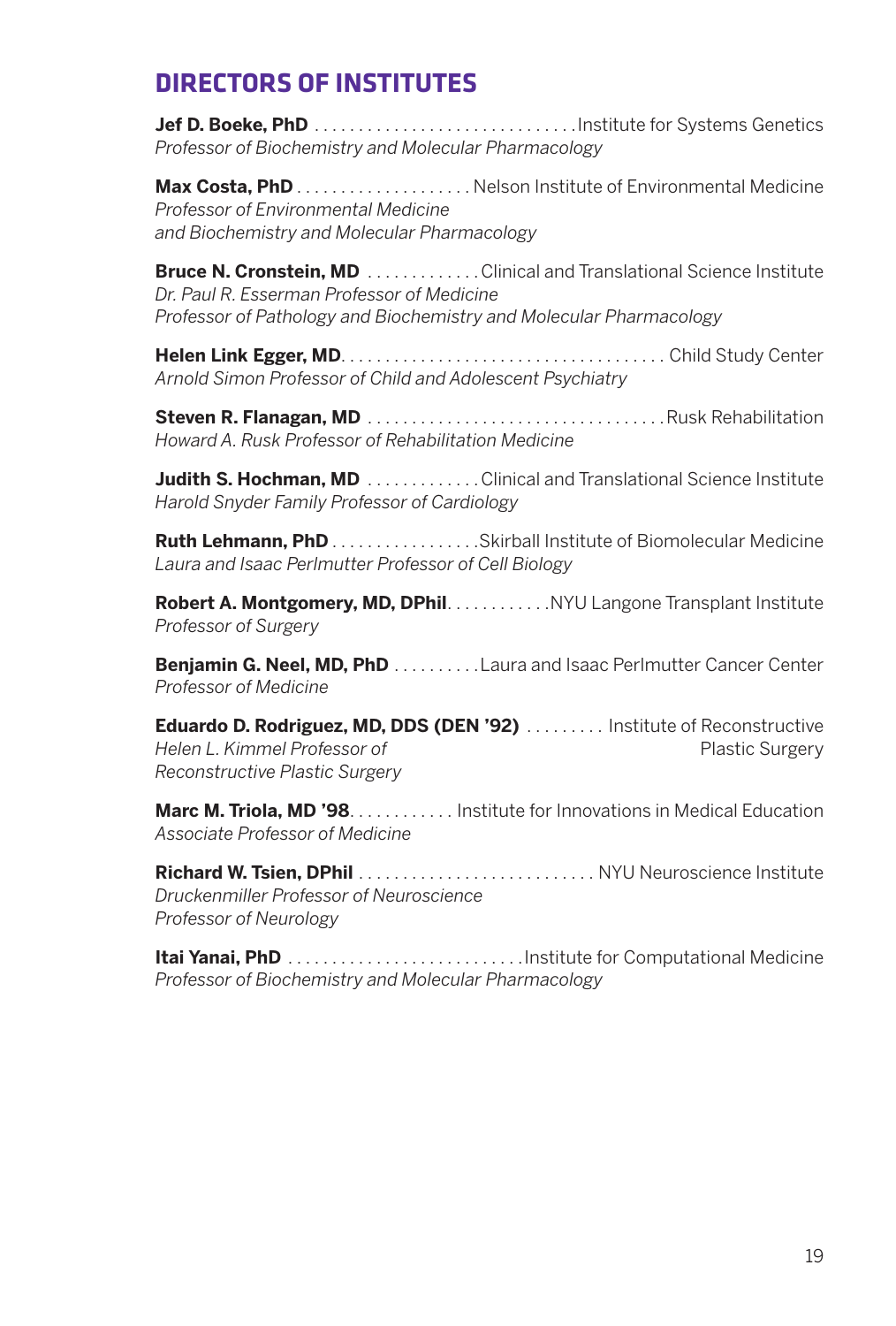# **BOARD OF TRUSTEES OF NYU LANGONE HEALTH SYSTEM AND NYU SCHOOL OF MEDICINE ADVISORY BOARD**

Kenneth G. Langone (Hon. '01), *Chair* Fiona B. Druckenmiller, *CoChair* Laurence D. Fink, *CoChair* William R. Berkley, MBA, BA (STERN '66) Robert Berne, PhD (Hon. '07), *Ex-Officio Trustee* Casey Box Edgar M. Bronfman Jr. Susan Block Casdin Kenneth I. Chenault William J. Constantine Jamie Dimon Martin Dorph, *Ex-Officio Trustee* Lori Fink (Hon. '17) Luiz H. Fraga Paolo Fresco Trudy Elbaum Gottesman (Hon. '15) Robert I. Grossman, MD (Hon. '08),  *Ex-Officio Trustee* Andrew Hamilton, PhD, *Ex-Officio Trustee* Jacqueline S. Harris Paul Tudor Jones Mel Karmazin Sidney Lapidus Thomas H. Lee Laurence C. Leeds Jr. Martin Lipton, Esq. (Hon. '00) Stephen F. Mack

Roberto A. Mignone Edward J. Minskoff Thomas K. Montag Thomas S. Murphy (Hon. '85) Thomas S. Murphy, Jr. Frank T. Nickell Michael E. Novogratz Debra Perelman Ronald O. Perelman Isaac Perlmutter (Hon. '14) Laura Perlmutter (Hon. '14) Douglas A. Phillips Richard P. Richman Linda Gosden Robinson E. John Rosenwald Jr. (Hon. '89) Alan D. Schwartz Barry F. Schwartz Bernard L. Schwartz Larry A. Silverstein (Hon. '92) Joel E. Smilow Carla Solomon, PhD William C. Steere Jr. Daniel Sundheim Chandrika Tandon Allen R. Thorpe Alice M. Tisch Thomas J. Tisch Jan T. Vilcek, MD, PhD (Hon. '06) Bradley J. Wechsler Anthony Welters, Esq.

# **OVERSEERS OF NYU LANGONE MEDICAL CENTER**

Dwight Anderson Marc H. Bell Geraldine H. Coles (Hon. '01) Lola Finkelstein George E. Hall Irma R. Hilton, PhD Elizabeth B. Dater Jennings Helen L. Kimmel (Hon. '10) Louis Marx, Jr.

Tagar C. Olson Edward S. Pantzer William A. Perlmuth Stanley B. Shopkorn Henry R. Silverman (Hon. '99) Robin L. Smith, MD, MBA Michael R. Stoler Sam A. Sutton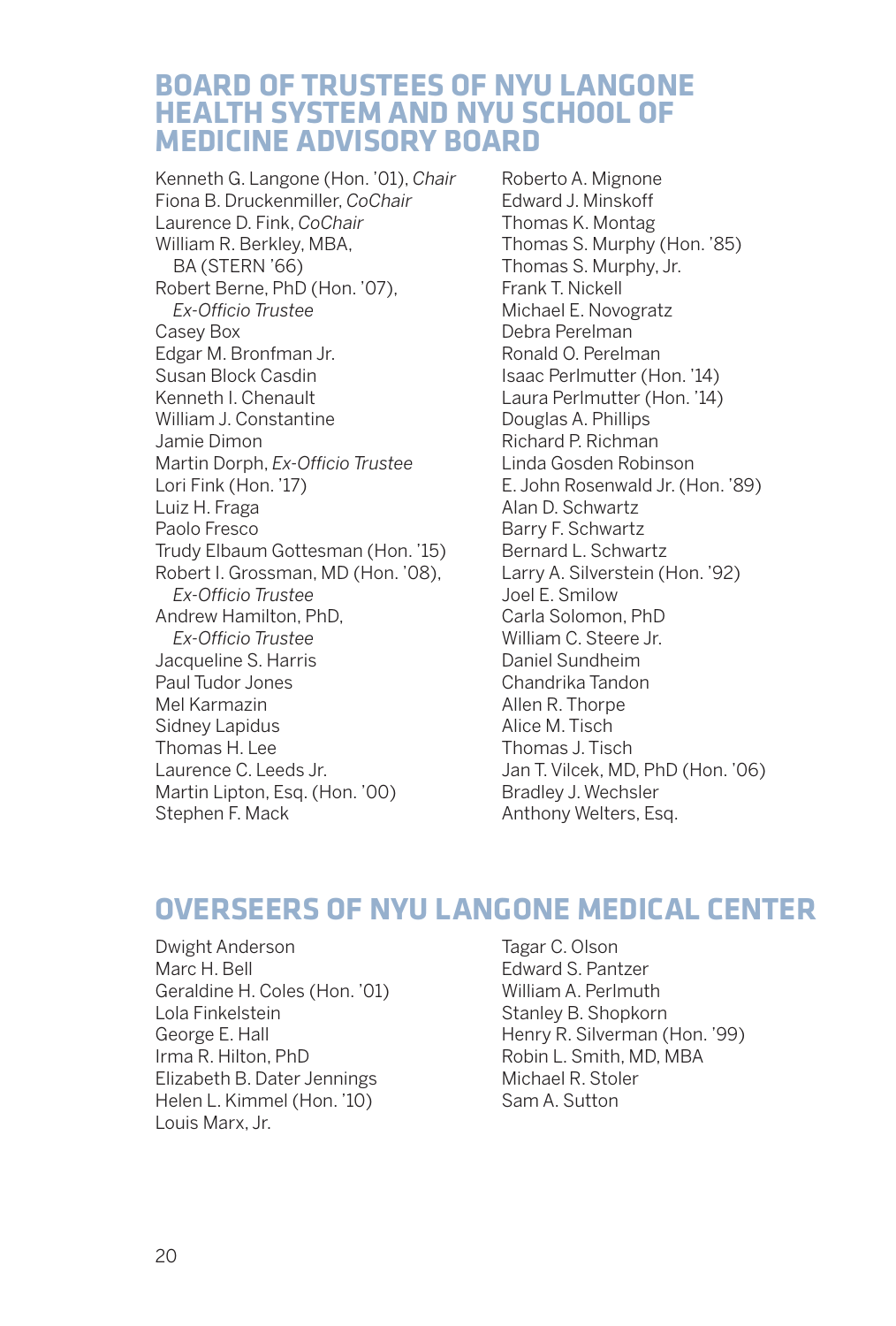# **A BRIEF HISTORY OF THE**

Founded in 1841, New York University School of Medicine's history includes many of the major events in American medicine through two centuries. The School's founding faculty were six of the greatest physicians and scientists of their time:

**Valentine Mott,** Professor of Surgery; **Granville Sharp Pattison,** Professor of Anatomy; **John W. Draper,** Professor of Chemistry; **John Revere,** Professor of Theory and Practice of Medicine (and youngest son of Paul Revere); **Martyn Paine,** Professor of Institutes of Medicine and Materia Medica; **Gunning S. Bedford,** Professor of Obstetrics and Diseases of Women and Children.

Clinical instruction was started in Bellevue Hospital in 1847, and in 1861 Bellevue Hospital Medical College was founded. With the passing of the years and a deepening conviction that the total medical enterprise should be placed in the scholarly setting of the University, Bellevue Hospital Medical College became an integral part of New York University in 1898 under the name University and Bellevue Hospital Medical College. In 1935, the name was changed to New York University College of Medicine and in 1960 to New York University School of Medicine. Among the many outstanding graduates of the School of Medicine are **Walter Reed,** who proved that yellow fever was spread by a particular mosquito species; **William C. Gorgas,** who built on Dr. Reed's work to alleviate yellow fever outbreaks at the site of the Panama Canal; **Hermann M. Biggs,** head of the world's first municipal public health laboratory; **Joseph Goldberger,** who discovered the cause and control of pellagra; and **Jonas Salk** and **Albert B. Sabin,** who developed vaccines for the prevention of polio.

Today, a faculty of 6,053 physicians/scientists instructing 646 medical students staffs NYU School of Medicine. In addition, the School and Bellevue and Tisch Hospitals include 1,315 resident/fellows, 253 PhD and 76 MD/PhD candidates. During the 2015–2016 academic year, 10,727 physicians were enrolled in postgraduate courses offered by the Post-Graduate Medical School.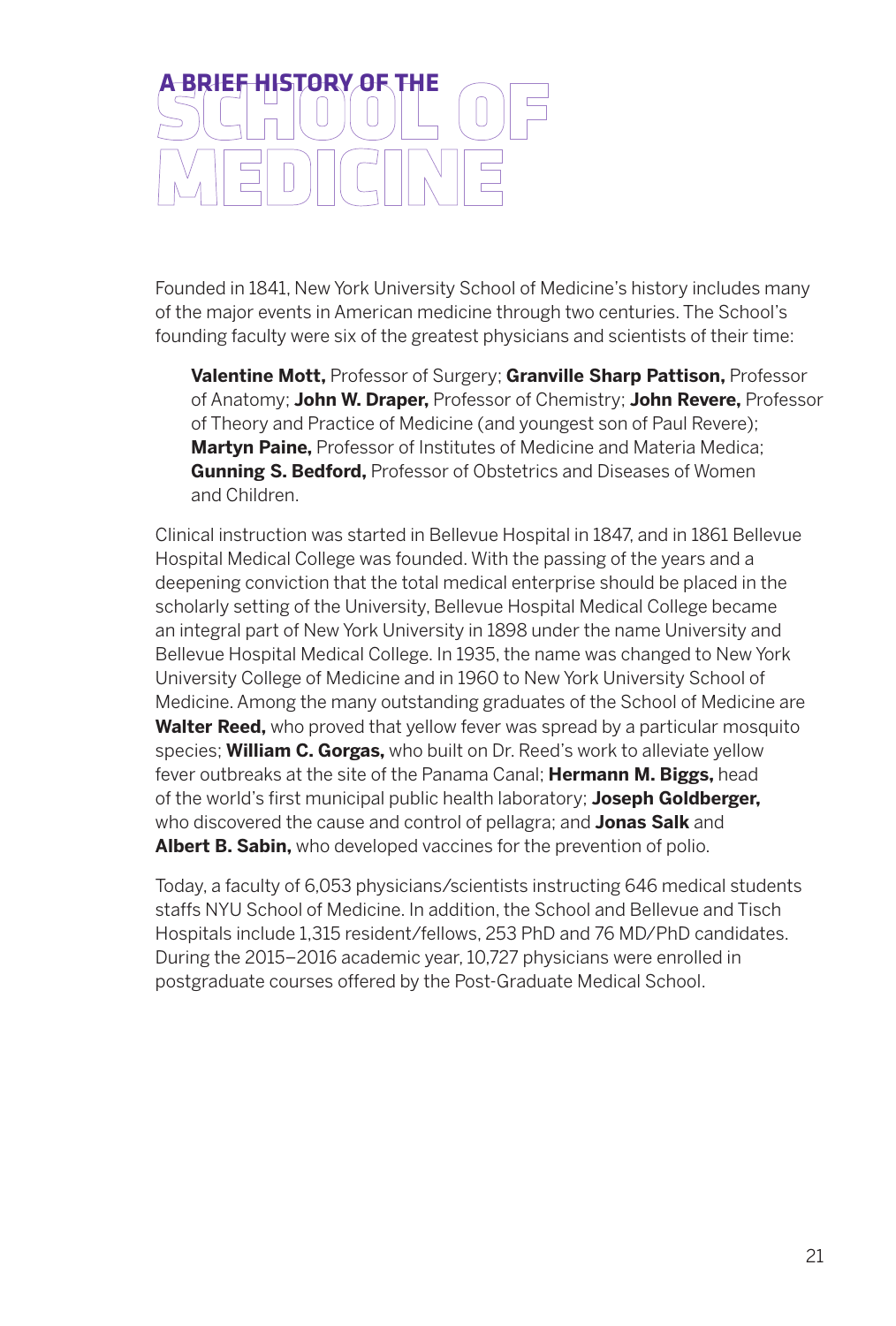

The Office of Academic Events offers sincere appreciation to the dedicated members of the faculty and staff of NYU School of Medicine who make this event possible.

# **WE ALSO THANK:**

Organist **Ernest Lehrer**

Soloist **Sandra Lee**

Symphonic Brass Alliance **Rob Susman** and **Jeff Scott,** Directors **Jeff Furman Phil Granger Jeff Venho**



On behalf of the Board of Governors of the New York University School of Medicine Alumni Association, we welcome you into the ranks of our esteemed alumni. As you embark upon your residency training, please maintain contact with our Office of Alumni Affairs. Wherever your career choices take you, you will always be members of the NYU School of Medicine family. Please know that we are very proud of you and look forward to hearing about your professional and personal accomplishments.

Sincerely,

#### **Anthony J. Grieco, BS (ARTS '60), MD '63, MACP**

*Associate Dean for Alumni Relations and Academic Events*

**Nancy H. Coles Goldstein, MD '85**

*President, Alumni Association 2016–2017*

#### **Meryl S. Schwartz, LMSW (SSSW '13)**

*Director of Alumni Affairs*